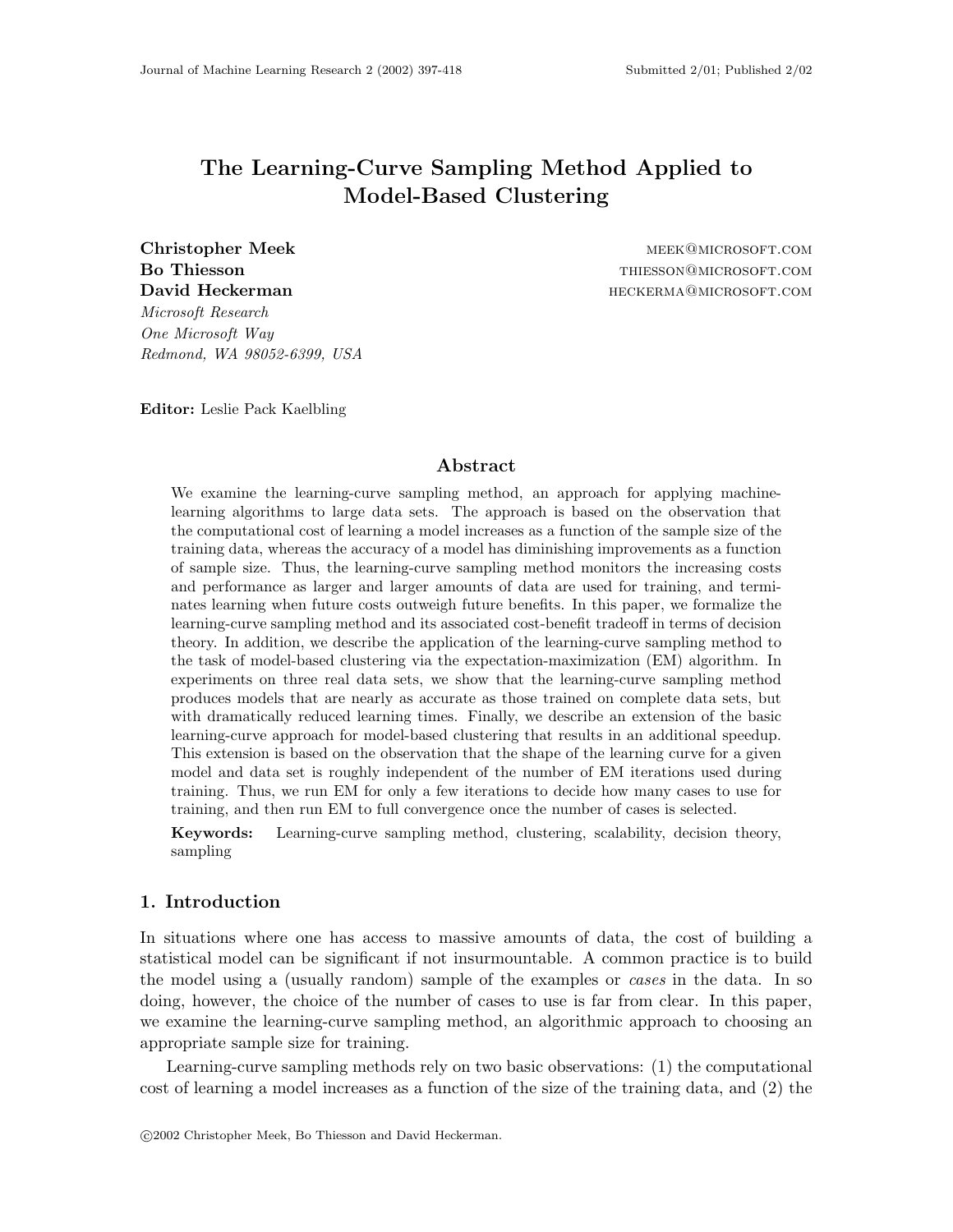performance/accuracy of a model has diminishing improvements as a function of the size of the training data. The curve describing the performance as a function of the sample size of the training data is often called the *learning curve*. The typical shape of a learning curve is concave (down) with performance approaching some limiting behavior. Thus, a learningcurve sampling method monitors the increasing costs and performance as larger and larger amounts of data are used for training, and terminates learning when the increasing costs outweigh the benefit of increasing performance.

In this paper, we formalize the learning-curve approach to sampling in terms of decision theory. In particular, we describe the use of utility as an overall measure of the quality of a learning method, and derive algorithms for selecting sample size from the principle of maximum expected utility.

In addition, we describe several high-utility learning-curve sampling methods for the particular task of model-based clustering. We investigate a simple but widely used class of models for clustering—namely, finite mixture models—with a fixed, pre-specified number of components and use the Expectation–Maximization (EM) algorithm to learn the model parameters. In experiments on three real data sets, we show that the learning-curve sampling method produces models of high utility—ones that are nearly as accurate as those trained on complete data sets, but with dramatically reduced run times.

Also in this paper, we describe an extension of the basic learning-curve approach for model-based clustering that results in higher utilities by further reducing run time without loss in accuracy. Our approach is based on the observation that the shape of the learning curve for a given model and data set is roughly independent of the number of EM iterations used during training. Thus, we run EM for only a few iterations to decide how many cases to use for training, and then run EM to full convergence once the number of cases is selected.

The paper is organized as follows. In Section 2, we present our decision-theoretic formulation of the learning-curve sampling method. In Section 3, we describe a model-based approach to clustering that uses the EM algorithm. In Section 4, we apply the learning-curve sampling method to the task of model-based clustering and, in Section 5, provide extensions for improving the method. In Section 6, we present an empirical study that demonstrates that our learning-curve sampling methods provide order-of-magnitude speedups on real data and have higher utilities than alternative methods. Finally, in Section 7 we describe related work and, in Section 8, we provide a summary and directions for future work.

# **2. A Decision-Theoretic Formulation of the Learning-Curve Sampling Method**

As we have discussed, the basic idea of a learning-curve sampling method is to iteratively apply a training algorithm to larger and larger subsets of the data, until the future expected costs outweigh the future expected benefits associated with the training. In this section, we present a decision-theoretic formulation of this general approach. Given a data set D, let  $D_1, D_2, \ldots, D_n = D$  denote the sequence of data sets that are examined in the process of finding the appropriate sample size, denoted  $N_{lc}$ . We shall assume that the data sets are nested—that is,  $D_i \subset D_{i+1}$ —so that  $|D_i| < |D_{i+1}|$ , where  $|D_i|$  is the number of cases in data set  $D_i$ . We shall also assume that, apart from this nesting, the cases in each  $D_i$  are randomly selected from D.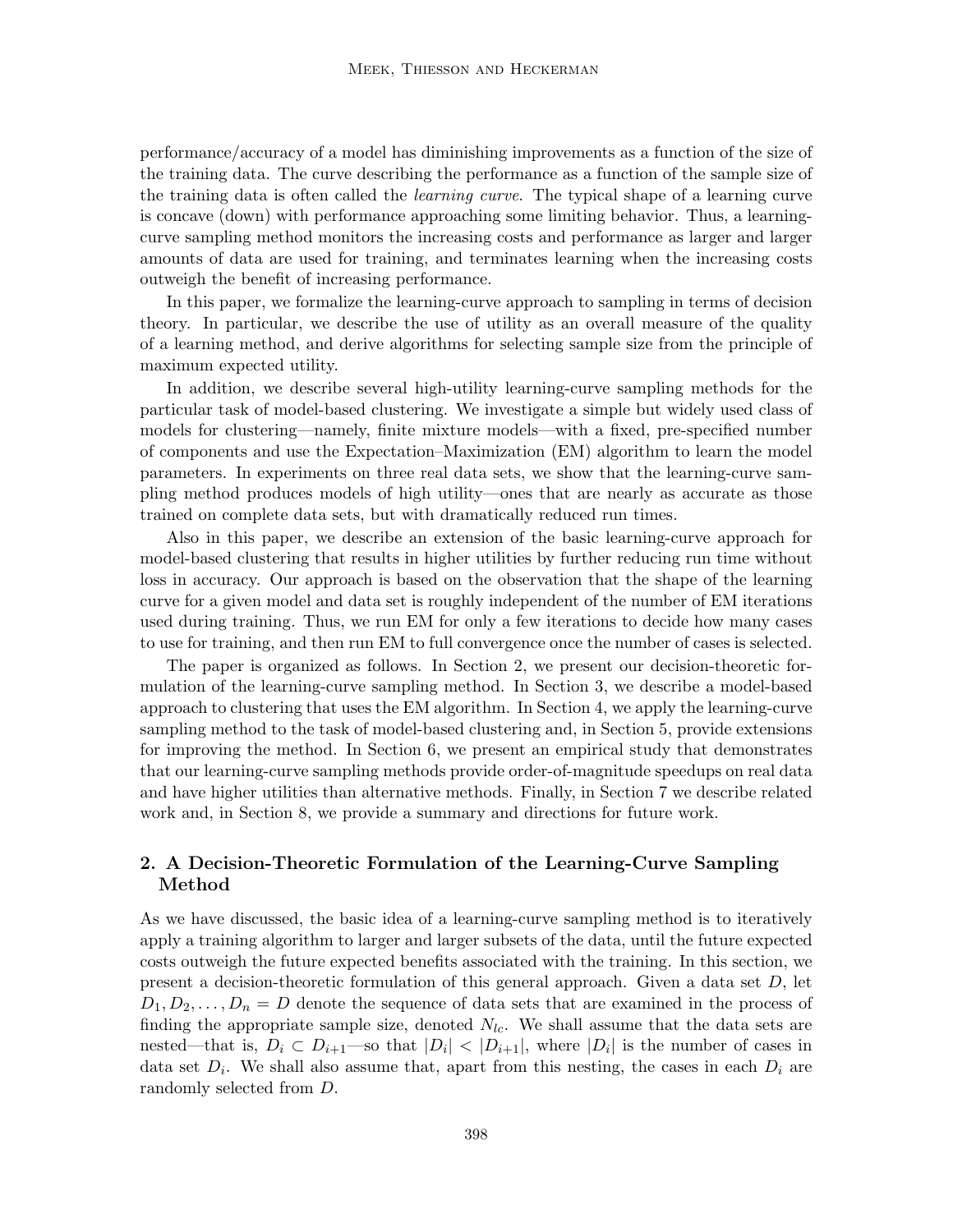When we examine data set  $D_i$ , we apply some *training method* to it, gather information about that application—for example, the accuracy of the resulting model and the time it took to learn that model—and then determine whether to examine additional data sets. Expressed in decision-theoretic terms, our determination of when to stop is a sequential decision problem. At stage  $i$  in this decision problem, we have just run the training method on data subset  $D_i$ . At this point, we have two alternatives: (1) stop—that is, output the learned model, or  $(2)$  continue. The choice to continue brings us to stage  $i+1$  of the decision problem. Decision theory (e.g., Howard, 1966) tells us that we should choose the alternative with the maximum expected utility (MEU), where expectation is taken with respect to our uncertainty (encoded in terms of probability) of the possible outcomes that follow from the alternatives. Thus, once we have identified the possible sequences of data sets, the utilities associated with the possible outcomes, and the uncertainties of those outcomes, our decision is determined. Let us consider each of these ingredients.

The first ingredient, the sequence of data sets, may be fixed—that is, chosen in advance or chosen adaptively as data sets are examined. Two types of fixed sequences have been considered. John & Langley (1996) consider incrementally adding a constant number of cases. Provost, Jensen & Oates (1999) consider incrementally adding a geometrically increasing number of cases. As argued by Provost et al., when one does not have an accurate guess as to the "correct" number of cases to achieve the proper cost/benefit tradeoff, the method of incrementally adding a fixed number of cases can require an unreasonable number of iterations when a large number of cases is needed. In contrast, when using a geometric schedule, one can quickly reach an appropriate sample size. For instance, if the cost of training is roughly linear in the number of cases, then using a geometric schedule to train on data sets of size  $k \cdot 2^0, k \cdot 2^1, \ldots, k \cdot 2^i$ , until we reach some data set of size  $k \cdot 2^i$   $(N \leq k \cdot 2^i < 2N)$ , will require only a constant factor more computation than simply applying the training method to the data set of  $N$  cases.

In situations where the sequence is adaptively selected, we can use points along the learning curve for the smallest data sets  $D_1, \ldots, D_i$ , in conjunction with a model for the shape of the learning curve (e.g., Kadie, 1995), to estimate future points along the curve. We can then use these estimates to expand the number of alternatives in our sequential decision problem to include a choice about the number of cases in  $D_{i+1}$ . In this paper, we use the fixed geometric sequence and do not elaborate further on adaptive strategies.

The second ingredient is the utility or "goodness" of stopping with data set  $D_i$ . We decompose this utility into a benefit and cost. Let  $m_i$  denote the model learned with this data set. A natural measure of cost is proportional to the total time it takes to produce model  $m_i$ . A natural measure of benefit is proportional to the accuracy of  $m_i$  on the task to which that model will be applied. Of course, the measure of accuracy will depend on the task at hand. In the remainder of the paper, we shall consider a measure of accuracy that is used commonly in practice: the log-likelihood of the model on holdout data  $D_{ho}$ , denoted  $l(D_{ho}|m_i)$ . Note that the learning-curve sampling method is applied in situations where the full data set  $D$  is extremely large. Consequently, there will be ample data to hold out.

To combine these measures to produce an overall measure of utility, we need to scale benefit and cost appropriately. One possibility is to determine both scales on a problemby-problem basis. In this paper, we consider an approach that can be applied across a wide range of problems. In particular, we measure the benefit of stopping with model  $m_i$  in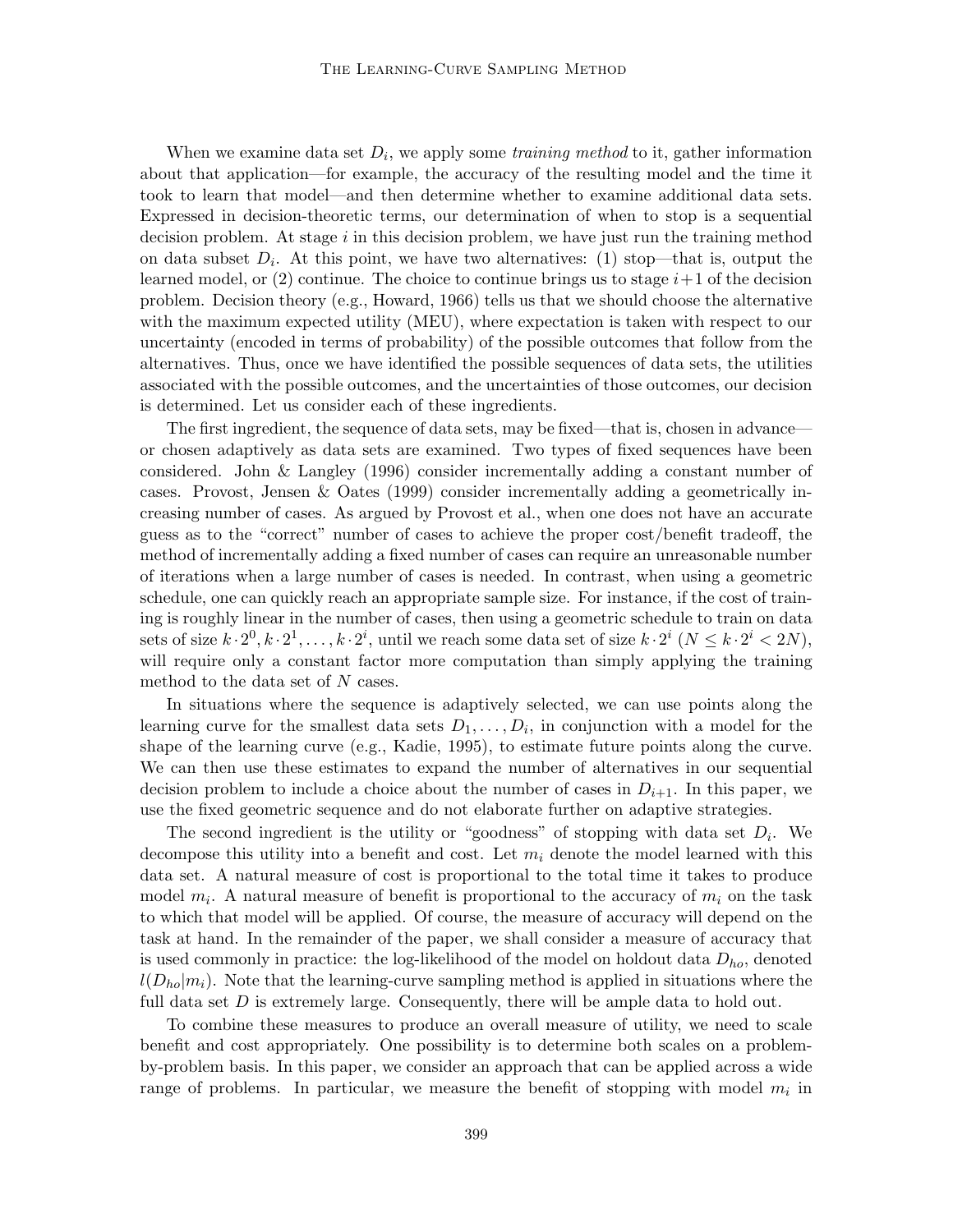terms of the accuracy of that model relative to a model trained with all the data  $(m_D)$  and a baseline model  $m_{base}$ :

$$
benefit(m_i) = \frac{l(D_{ho}|m_i) - l(D_{ho}|m_{base})}{l(D_{ho}|m_D) - l(D_{ho}|m_{base})}
$$
\n(1)

One simple choice for the baseline model is one in which all of the features are mutually independent and trained with a relatively small fraction of the data. We use this baseline model in our empirical study. The choice of this baseline model yields a measure of benefit that lies between 0 and 1 for a wide range of problems. (When the data set that produces  $m_i$  is extremely small, this measure may be negative. Such occurrences, however, are rare.) Note that this approach is appropriate for density-estimation models and can be extended to classification/regression models in a straightforward fashion. To scale cost, we simply write

$$
cost(m_i) = \alpha \cdot runtime_i \tag{2}
$$

where runtime<sub>i</sub> is total time required to produce model  $m_i$ , and  $\alpha$  is the relative importance of benefit to run time. This quantity, which depends on the preferences of the *decision maker*—the person who is controlling the execution of the algorithm—should be assessed on a problem-by-problem basis. We discuss this assessment later in this section. Combining these two measures, we set

$$
utility(m_i) = benefit(m_i) - cost(m_i)
$$
\n(3)

The third ingredient for our decision problem are the uncertainties associated with the possible outcomes. These uncertainties are mostly problem specific, but commonly share an important observation. Namely, imagine we are at stage i of the decision, and want to decide whether to continue with larger data sets. As we look forward in time, the uncertainties associated with the benefits and costs of examining data set  $D_k$ ,  $k>i$ , increase with k. In particular, it will be extremely difficult to estimate these uncertainties for large  $k$ . This observation suggests that we may want to replace strict adherence to the MEU principle, which requires uncertainty estimates for all  $k$ , with an approximate procedure that uses only uncertainty estimates at the next stage.

Let us consider a procedure with this property. At stage  $i$  of this procedure, we incorrectly assume that there are only two alternatives: (1) stop now, and (2) learn model  $m_{i+1}$ and stop. We then choose the alternative among these two that maximizes our expected utility. If we choose alternative 1, we indeed stop, returning model  $m_i$  and its accuracy score. If we choose alternative 2, we evaluate another decision problem, now at stage  $i + 1$ . This strategy is often referred to as a "myopic" strategy, because it only looks one step into the future.

According to this myopic strategy, we stop at stage  $i$  if and only if the expected utility of stopping at stage  $i + 1$  is less than or equal to the expected utility of stopping at stage  $i$ —or, equivalently, if the expected increase in utility of moving from stage i to  $i + 1$  is less than zero. In particular, according to Equations 1 through 3, we stop if and only if

$$
\frac{E_i(\text{ benefit}(m_{i+1}) - \text{ benefit}(m_i))}{E_i(\text{ runtime}_{i+1} - \text{ runtime}_i)} \le \alpha \tag{4}
$$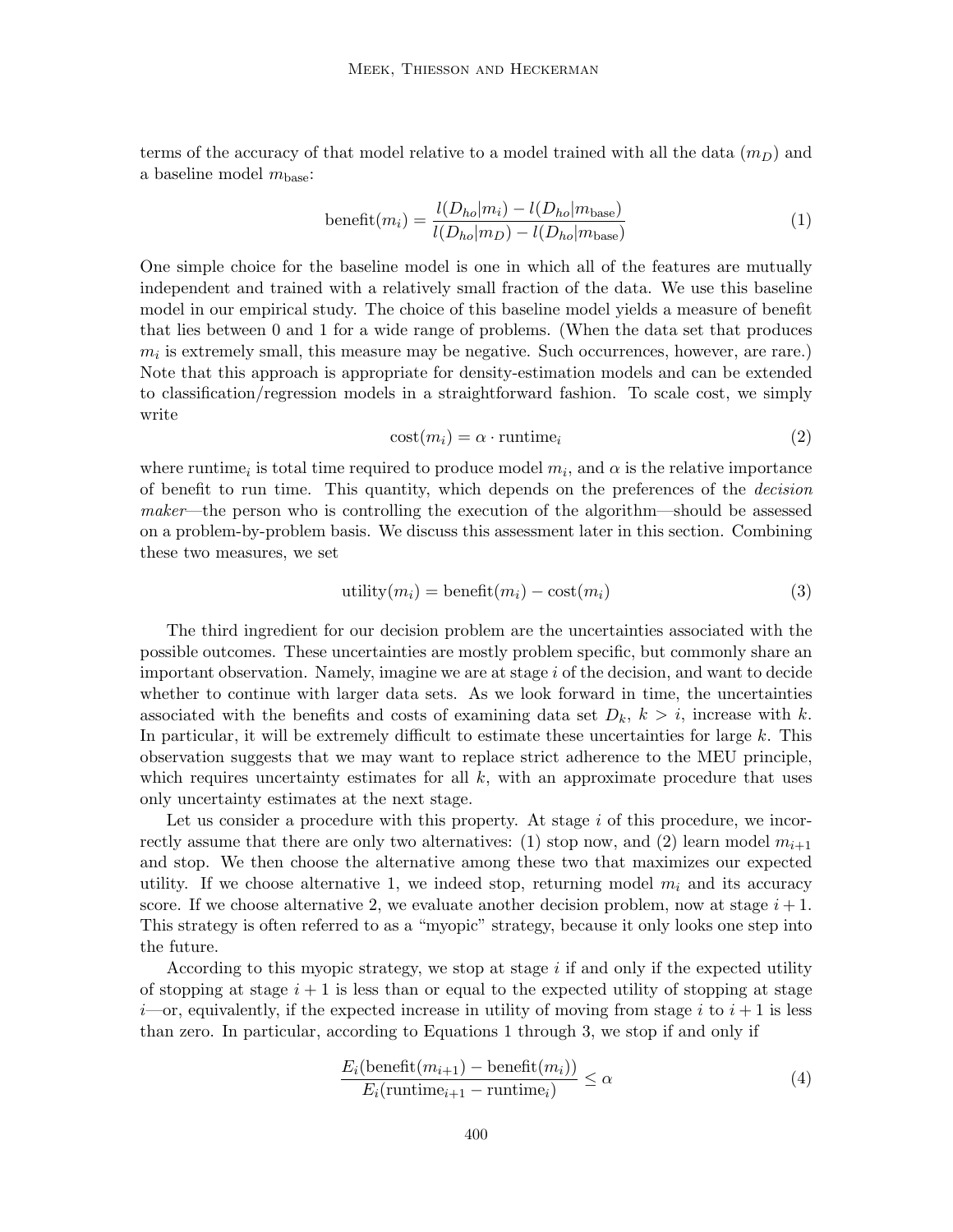

Figure 1: A hypothetical plot of expected benefit versus expected run time.

where  $E_i(\cdot)$  denotes expectation with respect to our uncertainties at stage i. The lefthand side of Equation 4 is the ratio of the expected incremental benefit to the expected incremental cost of moving from stage i to stage  $i + 1$ . Thus,  $\alpha$  can be viewed as the value of this incremental-benefit-to-cost ratio (having units benefit per time), belowwhich additional subsets of data should not be considered. We refer to  $\alpha$  as our *stopping threshold* and Equation 4 as our *stopping criterion*. Note that, with this understanding of  $\alpha$ , its assessment is straightforward. For example, a decision maker can be asked the question "How long would you be willing to wait to increase the relative accuracy of the learned model by one percent?" If the answer is (e.g.) one hour, then  $\alpha = 0.01$  benefit per hour.

Although this strategy is myopic, it will be optimal in many situations. Assuming incremental benefits decrease and incremental costs increase as we progress through the stages of our decision problem, it makes sense to stop when the ratio of these two quantities falls below  $\alpha$ , the relative importance of benefit to cost. To understand this observation more precisely, consider Figure 1, which shows a hypothetical plot of the expected benefit  $E_i(\text{benefit}(m_{i+1}))$  versus the expected run time  $E_i(\text{running}_{i+1})$  as a function of stage i. For purposes of argument, the curve is shown to be continuous under the (temporary) assumption that the sample sizes of successive stages are closely spaced. The more important aspect of the curve is that it is concave down and non-decreasing so as to represent the progressive decrease in incremental-benefit-to-incremental-cost ratio. In general, the curve will have this shape when  $(1)$  the "expected learning curve"—the plot of expected benefit versus sample size—is concave down and non-decreasing, and (2) the rate of change of expected run time with respect to sample size is non-decreasing in sample size. Both conditions are satisfied often in practice, and are satisfied (roughly) for the specific problems we consider in the remainder of the paper.

Now, consider the difference between the height of the curve and the height of a line with slope  $\alpha$  through the origin (also shown in the figure) as a function of expected run time. This difference represents expected utility as a function of expected run time. Because the expected-benefit-versus-expected-run-time curve is concave down and non-decreasing, this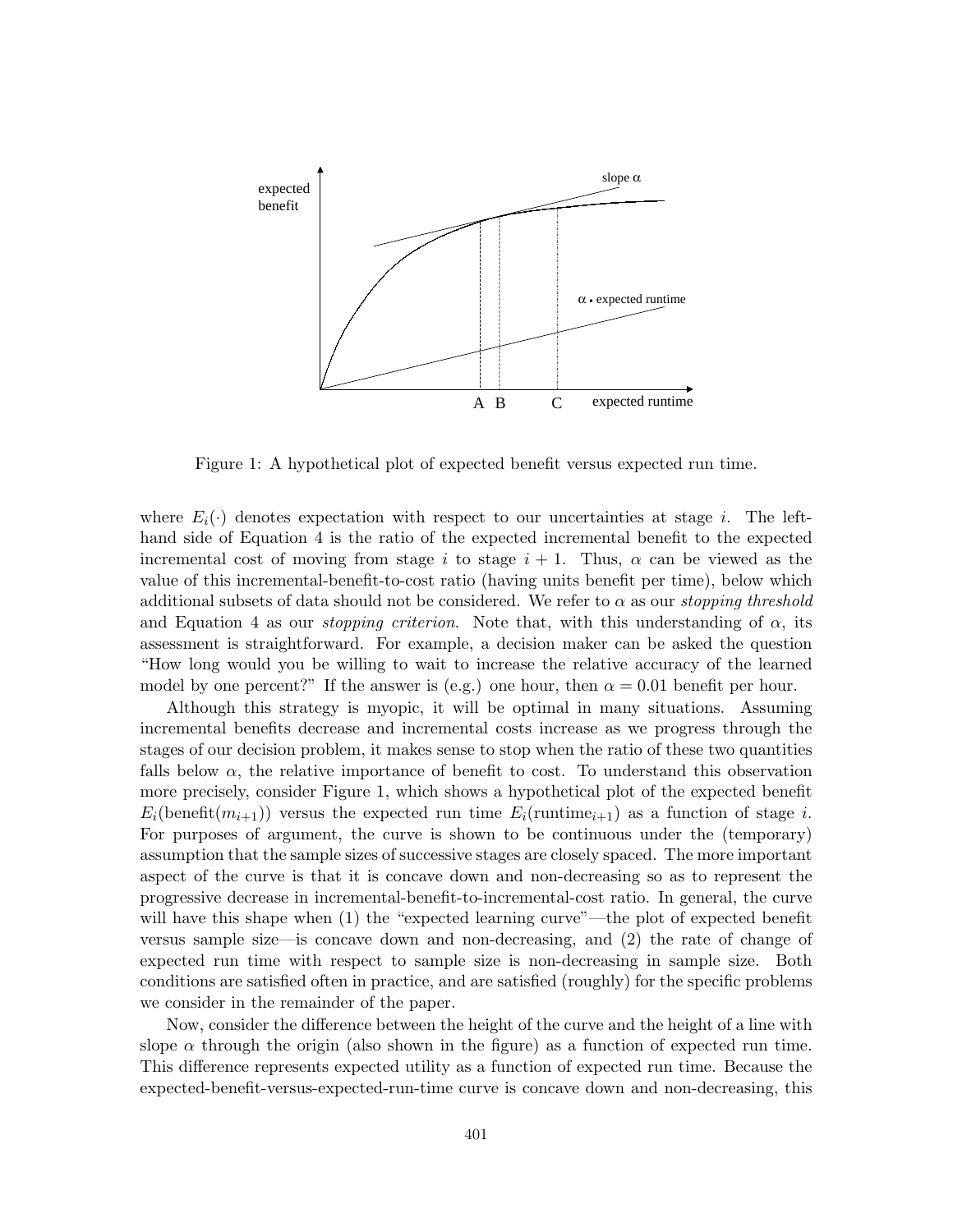difference will be a maximum when the tangent to the curve has slope  $\alpha$ . Thus, according to the MEU principle, we should stop at a stage corresponding to point  $B$  in the figure. Just beyond this point, the ratio of expected incremental benefit to expected incremental run time falls below  $\alpha$ —precisely the inequality in Equation 4. (Arguments similar to this one are common in the discipline of *cost-benefit analysis*—for example, Pearce, 1983.) When we relax our assumption that the sample sizes are closely spaced, we find that the criterion expressed by Equation 4 may be non-optimal. For example, suppose points A and C in the figure correspond to stages  $D_i$  and  $D_{i+1}$ . In this case, although our criterion yields a stopping point at stage  $i + 1$ , the expected utility of stopping at stage i is slightly greater. In general, we may stop one step late, but never early—that is, our stopping criterion is *conservative*.

We consider this approximate stopping criterion throughout the remainder of the paper. As we shall see, it can be computed efficiently and is amenable to improvement.

## **3. Model-Based Clustering**

In this section, we describe the model-based approach to clustering using finite mixture models and howone can use the expectation maximization (EM) algorithm to learn such models. We focus on details important for the application of our learning-curve sampling method to model-based clustering described in Sections 4 and 5.

#### **3.1 Mixture Models**

Let  $X = \{X_1, \ldots, X_L\}$  be a multivariate random variable taking on values corresponding to observations of individual objects or cases. The goal of clustering is to form groups of objects that share similar values for **X**. In a model-based approach to clustering , we assume that our data is generated in the following fashion:

- 1. An object is assigned to one of K (hidden) clusters with some probability, and
- 2. Given that an object is in a cluster, its value for **X** is generated from some statistical model specific to that cluster.

More formally, let C be a discrete-valued variable taking on values  $c_1,\ldots,c_K$ . The value of C corresponds to the unknown cluster assignment for an object. Then, we have

$$
p(\mathbf{x}|\theta) = \sum_{k=1}^{K} p(c_k|\theta) p_k(\mathbf{X} = \mathbf{x}|c_k, \theta_k)
$$

$$
= \sum_{k=1}^{K} \pi_k p_k(\mathbf{X} = \mathbf{x}|c_k, \theta_k)
$$

where  $\pi_k = p(c_k|\theta)$  is the marginal probability of the  $k^{th}$  cluster  $(\sum_k \pi_k = 1)$ ,  $p_k(\mathbf{x}|c_k, \theta_k)$  is the statistical model describing the distribution over the variables for an object in the  $k^{th}$ cluster, and  $\theta = {\pi_1, \ldots, \pi_k, \theta_1, \ldots, \theta_K}$  are the *parameters* of the model. The statistical model  $p(\mathbf{x}|\theta)$  is called a *finite mixture model*. For additional information on finite mixture models see (e.g.) Titterington, Smith & Makov (1985) and McLachlan & Basford (1988).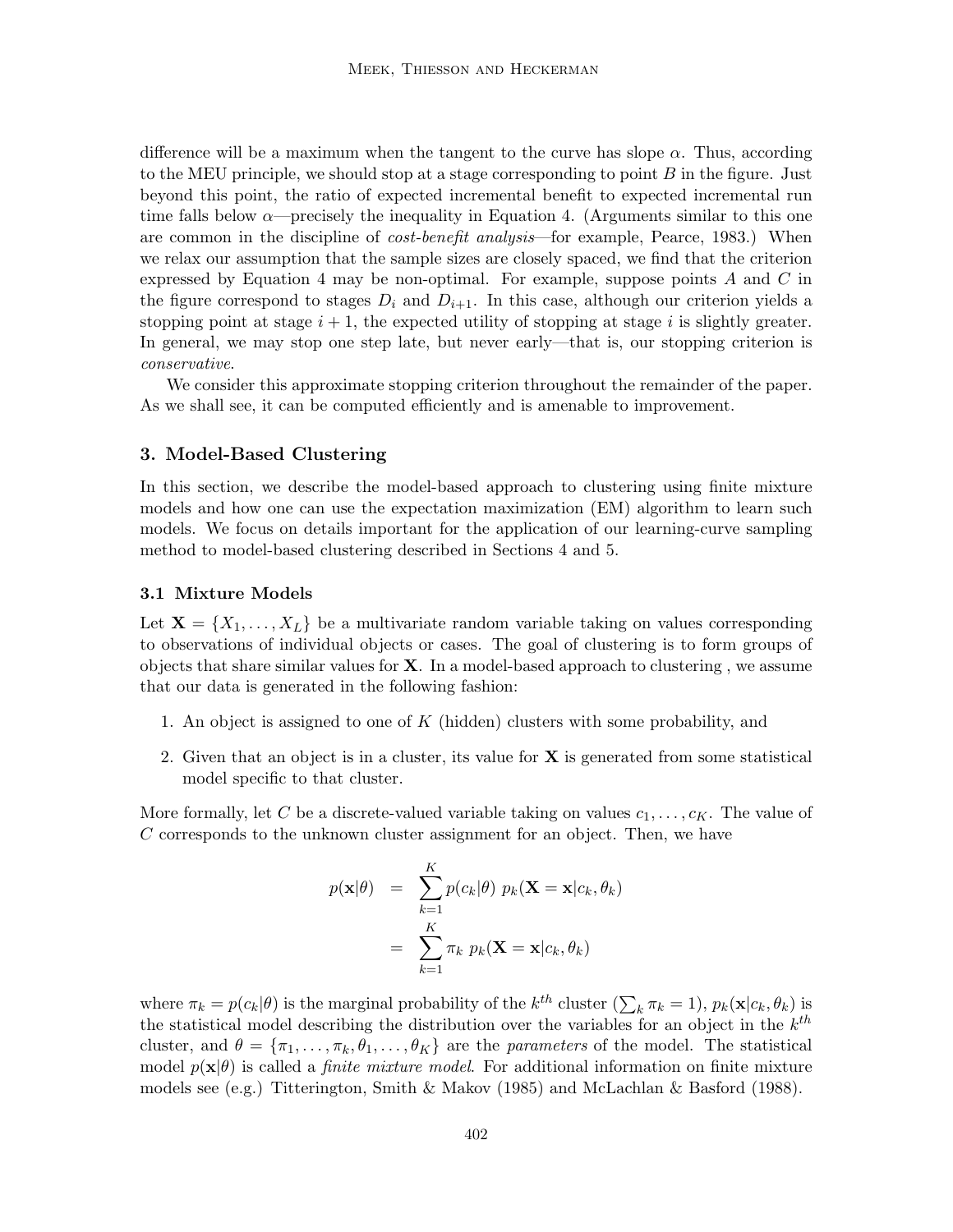In model-based clustering, one specifies the form of the cluster-specific parametric models  $p_k(\mathbf{X} = \mathbf{x}|c_k, \theta_k)$ , and then uses a data set to learn the specific cluster probabilities and the cluster-specific model parameters. The approach is called model-based clustering because a separate statistical model is used for each cluster.

In our experiments, we concentrate on a simple but widely used class of finite mixture models where each component is described by a *product of multinomials model*:

$$
p_k(\mathbf{x}|c_k, \theta_k) = \prod_{i=1}^L p(x_i|\theta_k^i),
$$

where  $p(x_i|\theta_k^i)$  is a multinomial distribution over the values for variable  $X_i$  and  $\theta_k^i$  is the set of parameters. Here, we assume that, in each component, the variables  $X_1, \ldots, X_L$  are mutually independent—that is, we assume that the statistical model for each component is a log-linear model with only main effects. This mixture model can alternatively be viewed as naive-Bayes models with a hidden class variable, also known as AutoClass models (Cheeseman & Stutz, 1995). We further restrict our attention to mixture models with a fixed, pre-specified number of components.

Given the parameters of a mixture model, we can assign an object (or case) to a cluster as follows. For an object with  $X = x$ , we use Bayes' rule to compute the probability distribution over the hidden variable C:

$$
p(c_k|\mathbf{x}, \theta) = \frac{\pi_k p_k(\mathbf{x}|c_k, \theta_k)}{\sum_{j=1}^K \pi_j p_j(\mathbf{x}|c_j, \theta_j)}
$$
(5)

The probabilities  $p(c_k|\mathbf{x}, \theta)$  are sometimes called *membership probabilities* and correspond to the object's (fractional) cluster assignment. Once we have computed these probabilities, we can either assign the object to the cluster with highest probability—a *hard* assignment—or assign the object fractionally to the set of clusters according to this distribution—a *soft* assignment.

#### **3.2 Learning Mixture Models from Data**

Nowwe describe howto learn the parameters of a finite mixture model with known number of components K, given training data  $D = (\mathbf{x}^1, \dots, \mathbf{x}^N)$ . One possible criterion for doing so is to identify those parameter values for  $\theta$  that maximize the likelihood of the training data:

$$
\theta^{ML} = \operatorname{argmax}_{\theta} p(D|\theta) = \operatorname{argmax}_{\theta} \prod_{i=1}^{N} p(\mathbf{x}^{i}|\theta)
$$

This value is often referred to as the *maximum likelihood* (ML) estimate and  $p(D|\theta)$  is the likelihood of the training data. Alternatively, one may have prior knowledge about the domain and can encode this information in the form of a *prior probability distribution* over the parameters, denoted  $p(\theta)$ . In this situation, a criterion for learning the parameters is to identify the parameter value of  $\theta$  that maximize the posterior probability of  $\theta$  given our training data:

$$
\theta^{MAP} = \operatorname{argmax}_{\theta} p(\theta|D) = \operatorname{argmax}_{\theta} p(D|\theta) p(\theta) / p(D)
$$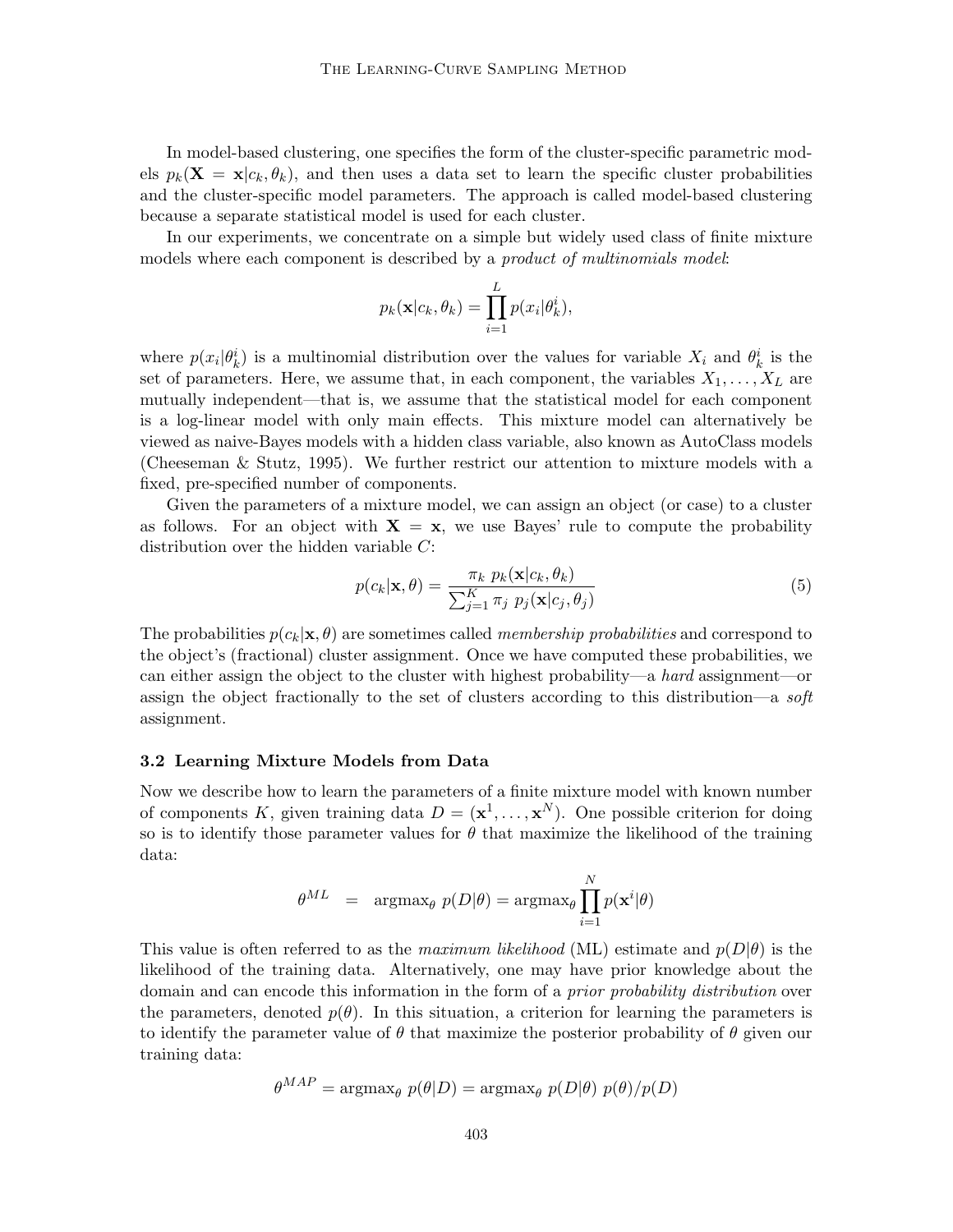where  $p(\theta|D)$  is the posterior on the parameters and the second identity follows by Bayes' rule. This value is often referred to as the *maximum a posteriori* (MAP) estimate. When used in conjunction with vague or non-informative priors, MAP estimates are smoothed (i.e., less extreme) versions of ML estimates. In the work described in this paper we learn MAP estimates for the parameters  $\theta$  using the diffuse Dirichlet prior described in Cooper & Herskovits (1992).

In situations in which the a statistical model has an unobserved variable—as is the case with finite mixture models—one can use the well-known expectation maximization (EM) algorithm to obtain ML and MAP estimates (Dempster, Laird & Rubin 1977). The EM algorithm is given starting values for the parameters, and then iterates between an Expectation or E step and a Maximization or M step until successive parameter values are stable. In the E step of the algorithm, given a current value of the parameters  $\theta$ , we fractionally assign an object with  $X = x$  to cluster  $c_k$  using the membership probabilities given by Equation 5. In the M step of the algorithm, we pretend that these fractional assignments correspond to real data, and reassign  $\theta$  to be the MAP estimate given this fictitious data. By iteratively applying the E step and M step, we monotonically improve the estimates of the model parameters  $\theta$ , ensuring convergence (under fairly general conditions) to a local maximum of the posterior distribution (or a maximum likelihood estimate) for  $\theta$ .

In our experiments, we initialize the parameters of the EM algorithm as follows. We choose the parameters  $\pi_1, \ldots, \pi_K$  to be equal, and we set the parameters of our component models  $\theta_k$  by estimating the parameters for a single-component cluster model and then randomly perturbing the parameter values by a small amount to obtain  $K$  sets of parameters. This approach is described in detail in Thiesson, Meek, Chickering & Heckerman, 1999. The convergence criterion that we use to terminate the EM algorithm is one that is commonly used. Namely, we converge when the relative improvement in log-posterior (or log-likelihood) of the training data between successive EM iterations relative to the total improvement in log-posterior (or log-likelihood) over the initial model is less than a convergence threshold  $\gamma$ .

#### **4. A Learning-Curve Sampling Method for Clustering**

In this section, we describe how to apply the learning curve sampling method described in Section 2 to the problem of model-based clustering. We call this method the *standard learning-curve sampling method*

In applying the learning curve approach to model-based clustering, we make several approximations. To help illustrate the approximate validity of the assumptions, we consider three real-world data sets. We shall also use these data sets in our experiments. We note that the only criterion we used to select these data sets was large sample size, and that our method was developed prior to the examination of any of these data sets.

The three data sets that we consider are the MSNBC, MS.COM, and USCensus1990 data sets. The MSNBC data set is derived from web logs for one day in 1998 for the msnbc.com website. It records which of the 303 most popular stories on that day were read by each of the visitors. The MS.COM data set is derived from the web logs for one day in 2000 for the microsoft.com web site. It records which of the 775 most popular areas or "vroots" of the site were visited by each person. In each of these data sets, cases correspond to people,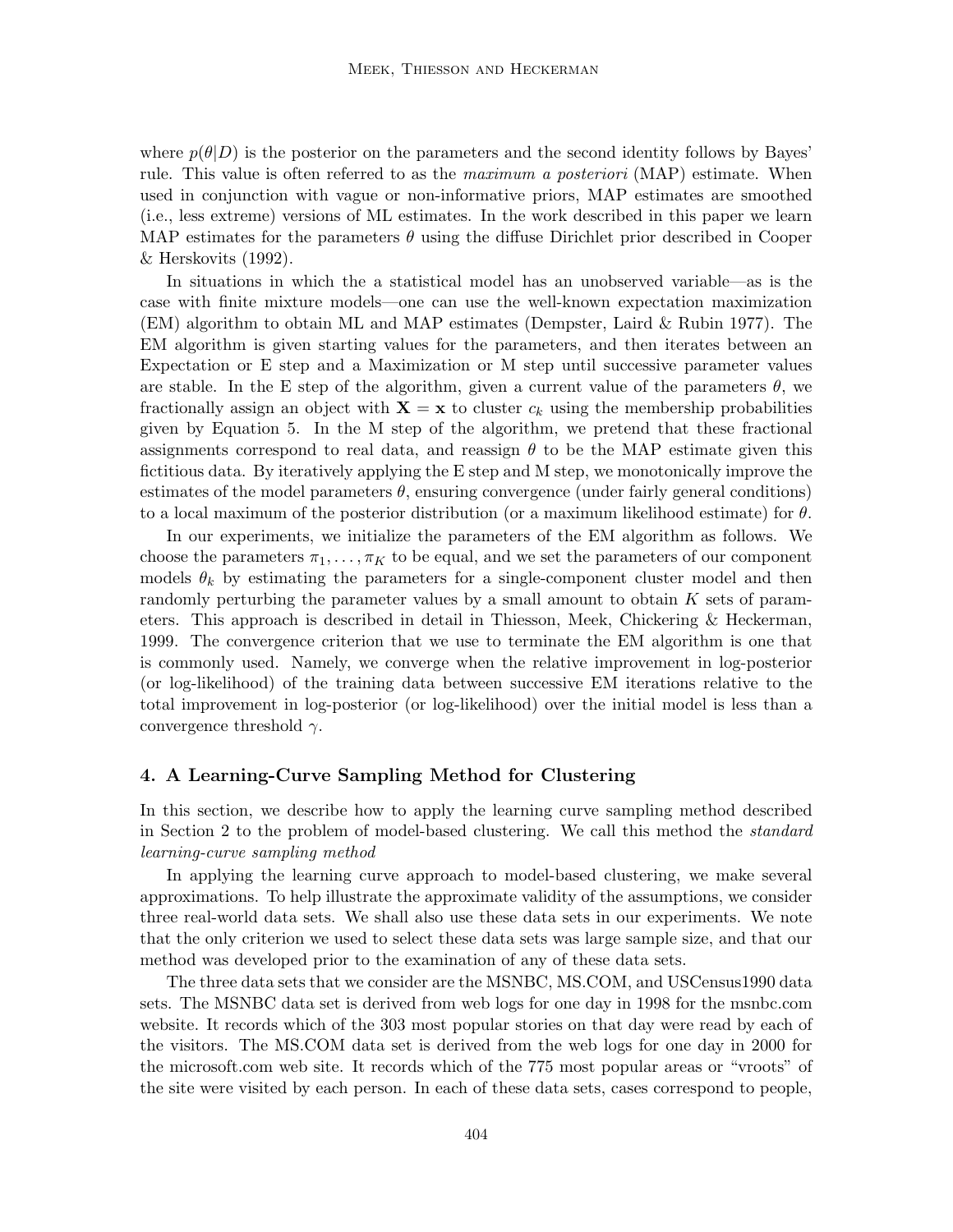and variables correspond to possibly viewed items. Both of these data sets are *sparse* in the sense that—on average—a person only views a few items. The USCensus1990 data set, available from the UC Irvine KDD Archive, is derived from the one percent sample of the Public Use Microdata Samples (PUMS) person records from the full 1990 census sample (all fifty states and the District of Columbia but not including"PUMA Cross State Lines One Percent Persons Record"). Each case corresponds to a person and has 68 categorical variables. The MSNBC, MS.COM, and USCensus1990 data sets contain 597,971, 1,938,877, and 2,458,284 cases, respectively.

Now let us examine the expectations in our stopping criterion for stage  $i$ , Equation 4. An examination of the EM algorithm shows that  $E_i(\text{runtime}_{i+1})$  is given by

$$
E_i(\text{runtime}_{i+1}) \cong \text{runtime}_{i} + c_1 \cdot E_i(I_{i+1}) \cdot |D_{i+1}| + c_2 \cdot E_i(I_{i+1}) + c_3
$$

where  $c_1$ ,  $c_2$ , and  $c_3$  are constants, and  $E_i(I_{i+1})$  is the expected number of times the EM algorithm iterates (when applied to  $D_{i+1}$ ) before reaching convergence. The first term in the sum is simply the known time to reach stage i. The second and third terms correspond to the time spent by the EM algorithm in the E and M steps, respectively. The fourth term corresponds to the time spent evaluating the accuracy of the model on the holdout set. (The time to load the clustering algorithm and initialize data structures in memory is insignificant.) The constants  $c_1, c_2$ , and  $c_3$  are known once the first data set in the sequence has been evaluated. Furthermore, in our experience, we have found that the number of EM iterations is roughly constant for a fixed convergence threshold  $\gamma$ . Figure 2 shows the number of iterations versus sample size for the MSNBC, MS.COM and USCensus1990 domains. Consequently, we use the approximation

$$
E_i(I_{i+1}) \cong \frac{1}{i} \sum_{j=1}^i I_j \equiv \bar{I}_i
$$
\n(6)

Note that, at stage i, the quantities  $I_1, \ldots, I_i$  are known with certainty.

The remaining quantity that we need at stage  $i$  is the expected incremental benefit  $E_i(\text{beneft}(m_{i+1}) - \text{beneft}(m_i))$ . Using Equation 1 and an approximation in which we take expectations of the numerator and denominator separately, we obtain

$$
E_i(\text{beneft}(m_{i+1}) - \text{beneft}(m_i)) \cong \frac{E_i(l(D_{ho}|m_{i+1}) - l(D_{ho}|m_i))}{E_i(l(D_{ho}|m_D)) - l(D_{ho}|m_{base})}.
$$
 (7)

In addition, we can approximate both the numerator and denominator in this expression. To illustrate the approximation for the numerator, consider the learning curves for the MSNBC, MS.COM, and USCensus1990 data sets shown in Figure 3. This figure provides two plots of the learning curves for each of the data sets; one where the x-axis is linear in the sample size and the other logarithmic. In particular, the learning curves are linear or slightly concave down when sample size is plotted on the logarithmic scale. Consequently, because we are using a sequence of data sets in which data set size increases geometrically, it follows that

$$
E_i(l(D_{ho}|m_{i+1}) - l(D_{ho}|m_i)) \stackrel{<}{\sim} l(D_{ho}|m_i) - l(D_{ho}|m_{i-1}) \tag{8}
$$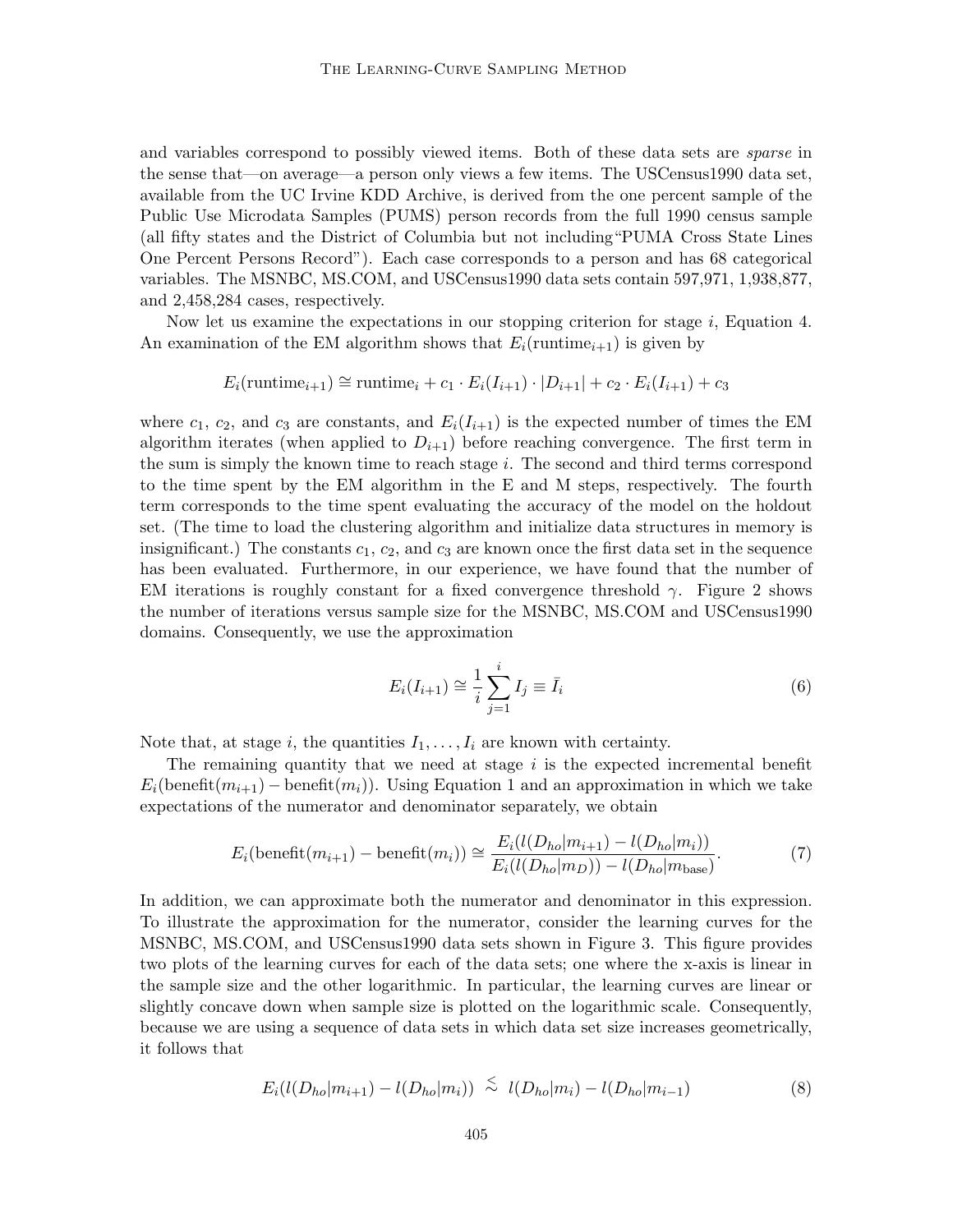

Figure 2: Number of iterations to convergence as a function of convergence threshold  $\gamma$  and sample size.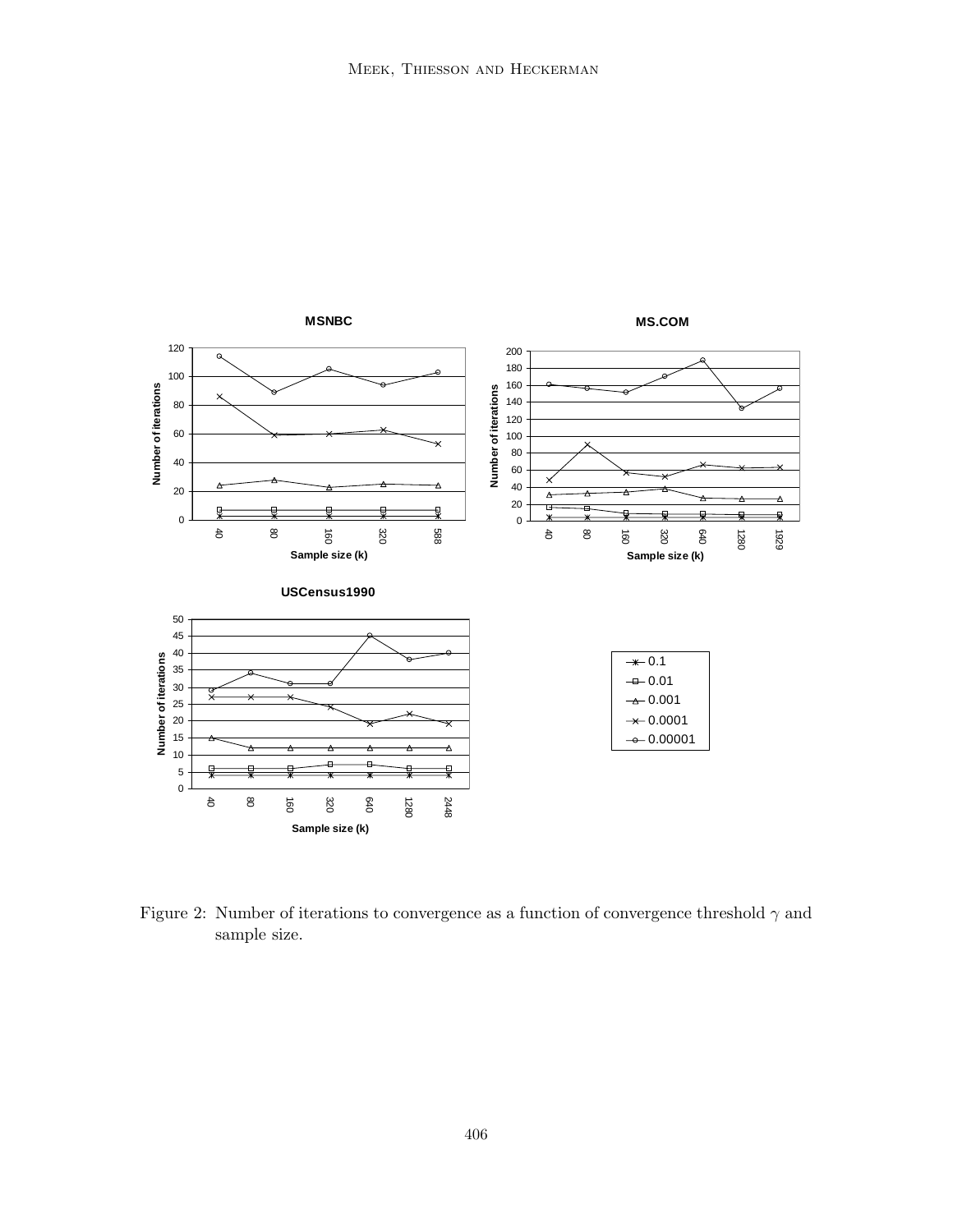In this work, we shall use the right-hand side of Equation 8 as an approximation for the left-hand side. The approximation is conservative in that it will tend to over-estimate the expected change in benefit, and thus bias the stopping decision toward late stopping. Also, because we are computing differences, this approximation requires that we stop no sooner than stage  $i = 2$ .

For the denominator of Equation 7, we use the simple approximation

$$
E_i(l(D_{ho}|m_D)) \cong l(D_{ho}|m_i)
$$
\n(9)

If the learning curve is noisy, a better approximation is the maximum over  $l(D_{ho}|m_1), \ldots,$  $l(D_{ho}|m_i)$ ). In our experiments, however, the better approximation is not needed. In either case, the approximation is conservative.

Given the approximations associated with Equations 4 through 9, we can re-write the stopping criterion for stage  $i$ , given in Equation 4, as

$$
\frac{l(D_{ho}|m_i) - l(D_{ho}|m_{i-1})}{l(D_{ho}|m_i) - l(D_{ho}|m_{base})} / (c_1 \cdot \bar{I}_i \cdot |D_{i+1}| + c_2 \cdot \bar{I}_i + c_3) \le \alpha
$$
\n(10)

We determine  $l(D_{ho}|m_{base})$  before considering any data sets in the sequence. Consequently, at stage i, all the quantities in this expression are known.

Finally, recall the conditions from Section 2 needed for the myopic stopping criterion Equation 4 to be near optimal: (1) the "expected learning curve"—the plot of expected benefit versus sample size—should be concave down and non-decreasing, and (2) the rate of change of expected run time with respect to sample size should be non-decreasing in sample size. We note that, in our approach using EM for model-based clustering, both conditions are roughly satisfied. In particular, with a few exceptions due to small amounts of noise, the plots on the left-hand-size of Figure 3 are concave down and non-decreasing Furthermore, assuming  $E_i(I_{i+1})$  does not decrease substantially with i, expected run time (Equation 4) satisfies the second condition.

### **5. Speeding up the Learning-Curve Sampling Method for Clustering**

In this section, we consider an extension that obtains higher utilities than the standard learning-curve sampling method applied to model-based clustering. The extension substantially reduces training time without significantly affecting model accuracy.

To understand this extension, consider again the learning curves in Figure 3. Here, we see that learning curves for different EM convergence levels  $(\gamma)$  are roughly parallel for each of the data sets. We have found that this is a common property for data sets. This property suggests the following extension. When determining the expected benefit for a given data set  $D_i$ , use an *abbreviated training method*—EM run to a high convergence threshold or run for only a relatively fewiterations—to obtain an approximate value. Then, make the decision to stop or continue based on this approximation. Finally, once the decision has been made to stop, learn a model on the selected data set by running EM to full convergence. In the following section, we show that this extension can increase the utilities of the methods—that is, increase computational efficiency without sacrificing much accuracy. In the remainder of this section, we examine the details of the approach.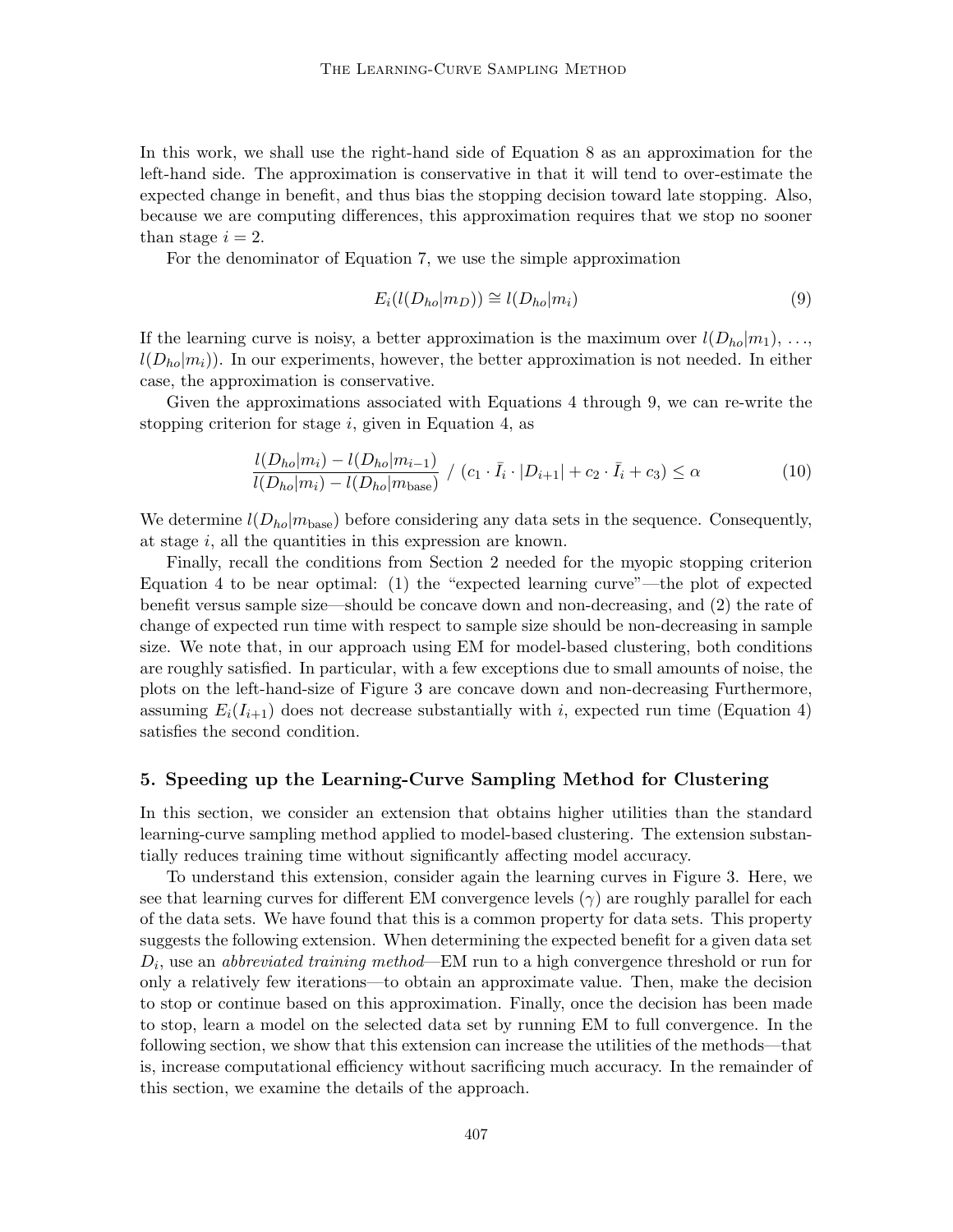

Figure 3: Learning curves for clustering. The x-axes are linear and logarithmic in the left and right graphs, respectively. The different curves in each graph correspond to different EM convergence thresholds  $\gamma$ .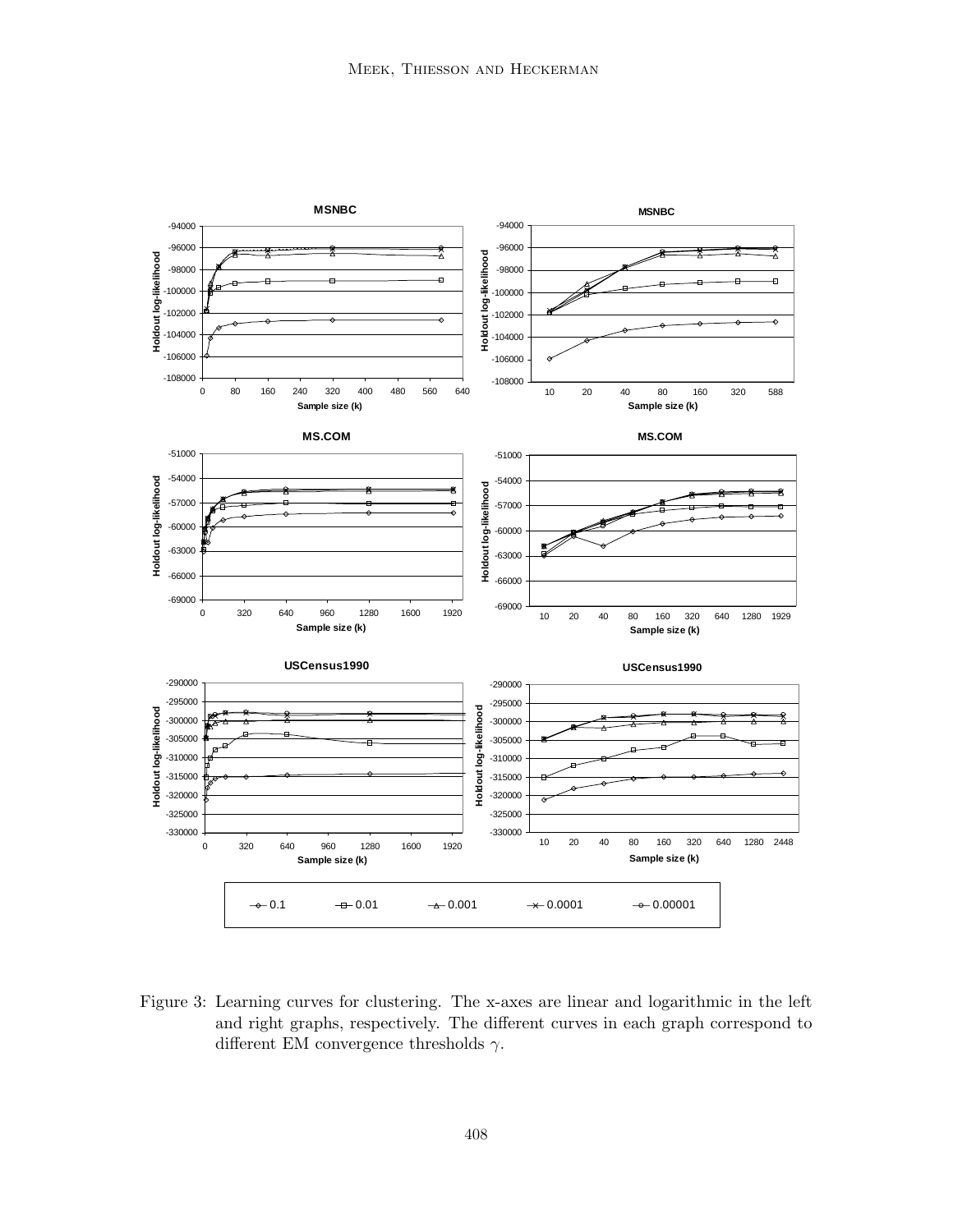Due to the use of an abbreviated training method, we need to alter our estimates for both the benefit and cost components of our stopping criterion (Equation 10). First, consider the determination of benefit at stage *i*—in particular, the estimation of the likelihood  $l(D_{ho}|m_i)$ . Given that the learning curves for the full and an abbreviated training method are roughly parallel, a natural approximation for the likelihoods obtained by the full (non-abbreviated) method using the likelihoods of the abbreviated method is

$$
l(D_i|m_i) \cong l(D_i|m_i^a) + \delta \tag{11}
$$

where  $\delta$  is an offset and  $m_i^a$  is the model learned by an abbreviated training method applied to data set  $D_i$ . A straightforward and fairly efficient way to approximate the offset  $\delta$  is to apply both the full and abbreviated training methods to  $D_1$ , the first (and smallest) data set in the sequence. We shall use this approach in our experiments described in the next section. Note that, when Equation 11 is substituted into Equation 10, the offset cancels in the numerator and thus only affects the estimation of  $l(D_i|m_i)$  in the denominator.

With regards to the determination of the cost to move from stage i to stage  $i + 1$ , there are now three components: (1) the time to run EM to full convergence on  $D_i$ , (2) the time to run the abbreviated training method on  $D_{i+1}$ , and (3) the time to run EM to full convergence on  $D_{i+1}$ . The first component is associated with the decision to stop at stage i, whereas the second and third components are associated with the decision to continue to stage  $i + 1$ . All three components can be estimated using Equation 4 with the following caveats. One, if the abbreviated training method uses a fixed number of EM iterations, there is no need to estimate  $I_{i+1}$ —this value is independent of i and known in advance. Two, if the abbreviated training method uses a convergence threshold,  $I_{i+1}$  can be estimated using Equation 6. Three, the time required to run EM to full convergence is approximated using

$$
I_{i+1} \cong I_1 \tag{12}
$$

The use of this approximation requires that we run EM to full convergence on only the first data set  $D_1$ —the same run used to determine the offset  $\delta$ . We thus avoid computationally expensive runs on larger data sets.

In closing this discussion, we note that our stopping criterion is potentially sensitive to local variations in the learning curve due to—for example—convergence to different local maxima during successive runs of EM. In our experience, we have found that learning curves for model-based clustering methods are usually smooth. In situations where the learning curves are less smooth, techniques that use additional samples to assess the shape of the learning curve (e.g., Provost, et al., 1999) may be useful and the use of an abbreviated training method can reduce the cost of doing so.

## **6. Empirical Study**

In this section, we describe an evaluation of our learning-curve sampling method and extensions that used the MSNBC, MS.COM and USCensus1990 data. Our goals are to verify that (1) our standard learning-curve sampling method outperforms standard EM, and (2) that the abbreviated methods outperforms the standard learning-curve sampling method.

The primary measure of algorithm performance that we used was the algorithm's actual (as opposed to expected) utility as given by Equations 1 through 3. The holdout data set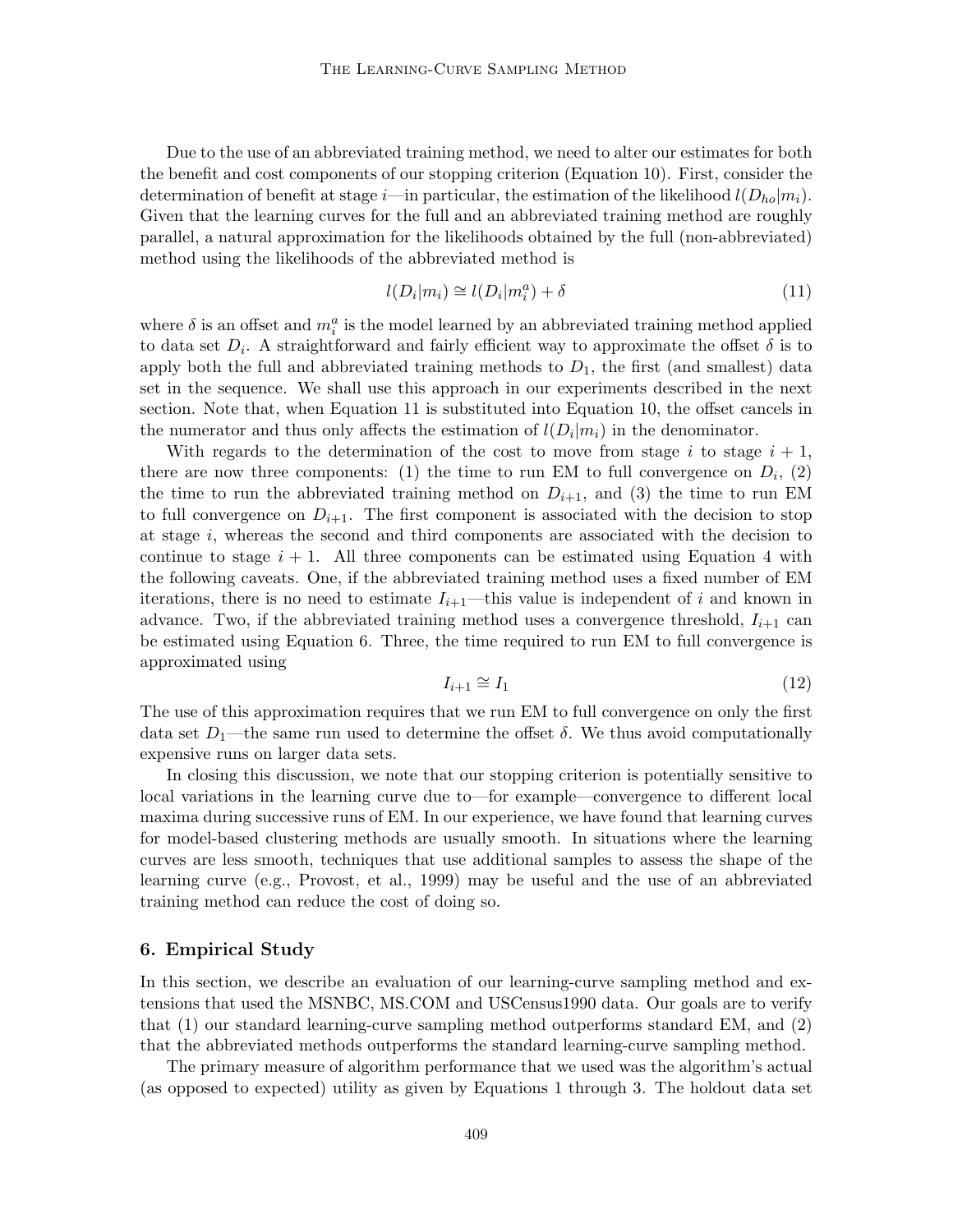used to measure utility was the same as that used during the evaluation of the stopping criterion. In our experiments, we used a holdout data set of 10,000 randomly chosen cases. (Larger data sets produced similar results.) For each experimental condition, in addition to utility, we measured the components of utility (relative benefit and run time), the selected sample size  $(N_{lc})$ , the *speedup factor*—the total run time of the EM-full algorithm divided by the run time of the evaluated algorithm—and the *overhead ratio*—the total run time of the evaluated algorithm divided by the run time for EM to run to full convergence on the selected sample size  $N_{lc}$ .

In our study, we compared the standard learning-curve sampling method described in Section 4 using an EM convergence threshold of  $10^{-5}$  with the standard EM algorithm run on the full data set using a threshold of 10−5. We call these methods *Standard LCS* and *EM-full*, respectively. In addition, we evaluated abbreviated training methods that used 1, 3, 5, and 10 EM steps as well as EM convergence thresholds of  $10^{-1}$ ,  $10^{-2}$ ,  $10^{-3}$ , and  $10^{-4}$ . In all conditions, we used a final EM run with a convergence threshold of  $10^{-5}$ . These methods are denoted *fixed-1*, *thresh-0.1*, and so on. Also, we considered a wide range of stopping thresholds:  $\alpha = 1$  benefit per hour,  $\alpha = 0.2$  benefit per hour, and  $\alpha = 0.04$  benefit per hour (1 benefit per day).

In every run, we used the geometrically increasing sequence  $D_1 = 40,000, D_2 = 80,000,$ and so on. We selected  $D_1 = 40,000$  because the use of extremely small initial data sets produced poor estimates of  $I_i$ , and the application of EM to data sets of size 40,000 were fast enough to be unobtrusive—less than two minutes for each of the data sets. We used 10,000 cases to train the baseline model. (Again, larger data sets produced similar results.) In addition, as we varied the abbreviated training method, we held other experimental conditions fixed including the parameter initialization for EM. In every condition, after selecting the appropriate sample size, we used the parameters obtained by the abbreviated training method as the initial parameters for the final run of EM to full convergence. Finally, in preliminary experiments, we examined mixture models with 25, 50, and 100 components. The results were similar, and so we report results for the 25-component mixture model only.

All runs in our study were performed on a Pentium III (Family 6 Model 8 Stepping 3) 800 MHz Processor running the Windows 2000 Professional operating system. We used enough amount of random access memory—2 gigabytes—so that each of the data sets fit into memory. This eliminated the need for the operating system to perform disk accesses (swapping) when learning. We note that results using a system with less memory would have shown an even more striking improvement than those described below.

Figure 4 contains a graphical summary of the utilities obtained for the MSNBC, MS.COM and USCensus1990 domains as a function of training method. The important observations are that (1) the Standard LCS obtains higher utilities than EM-full, (2) the abbreviated methods usually obtain higher utilities than Standard LCS, and (3) the fixed and thresh methods yielded similar utilities with the exception of the lower-convergence-threshold thresh methods, which did not perform as well.

Tables 1, 2 and 3 showthe detailed results for the MSNBC, MS.COM and USCensus1990 domains, respectively. These tables contain the utilities presented in Figure 4 as well as speedup factors, overhead ratios, run times, benefits and selected sample sizes for the experiments.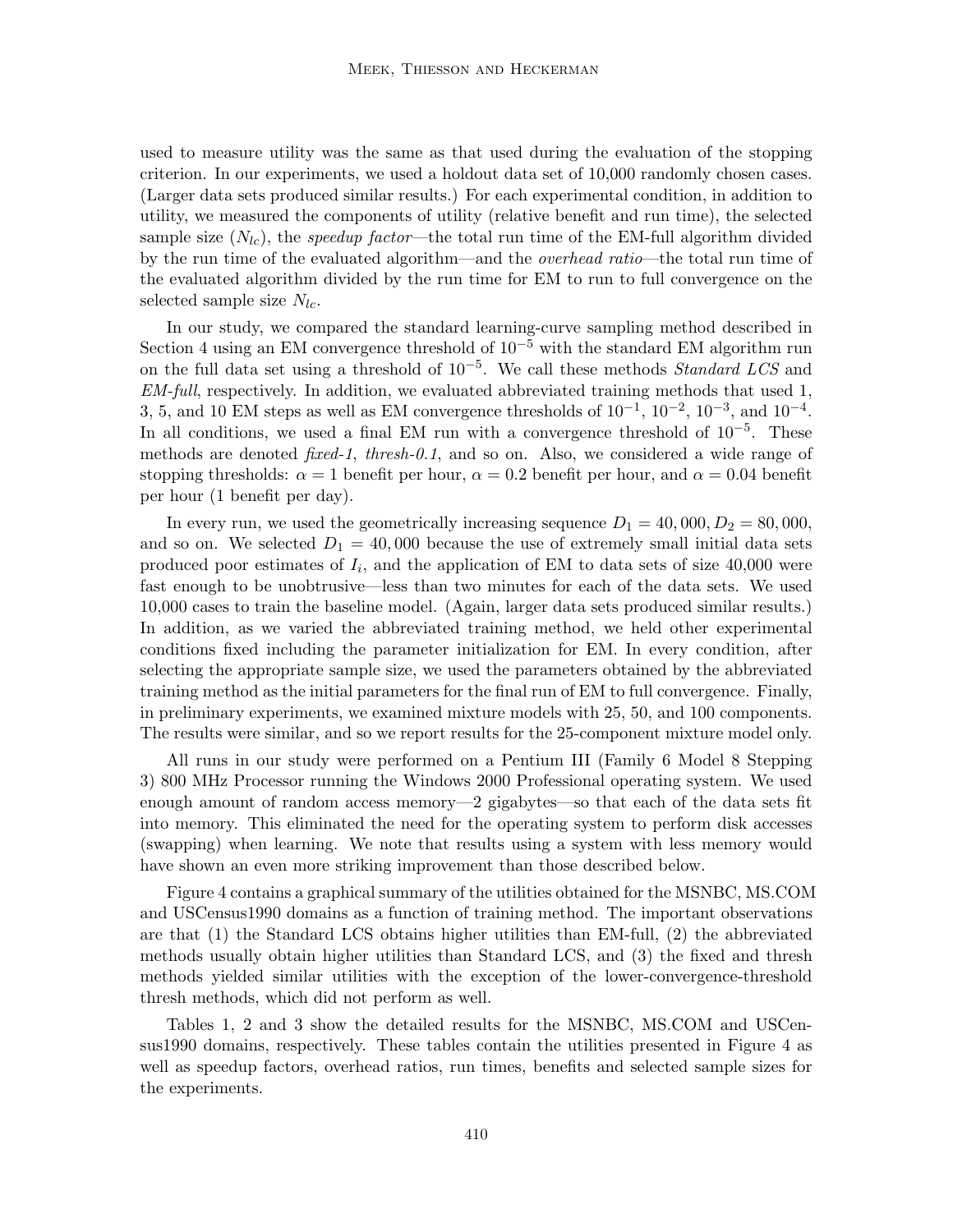

Figure 4: Utilities as a function of training method and  $\alpha$ .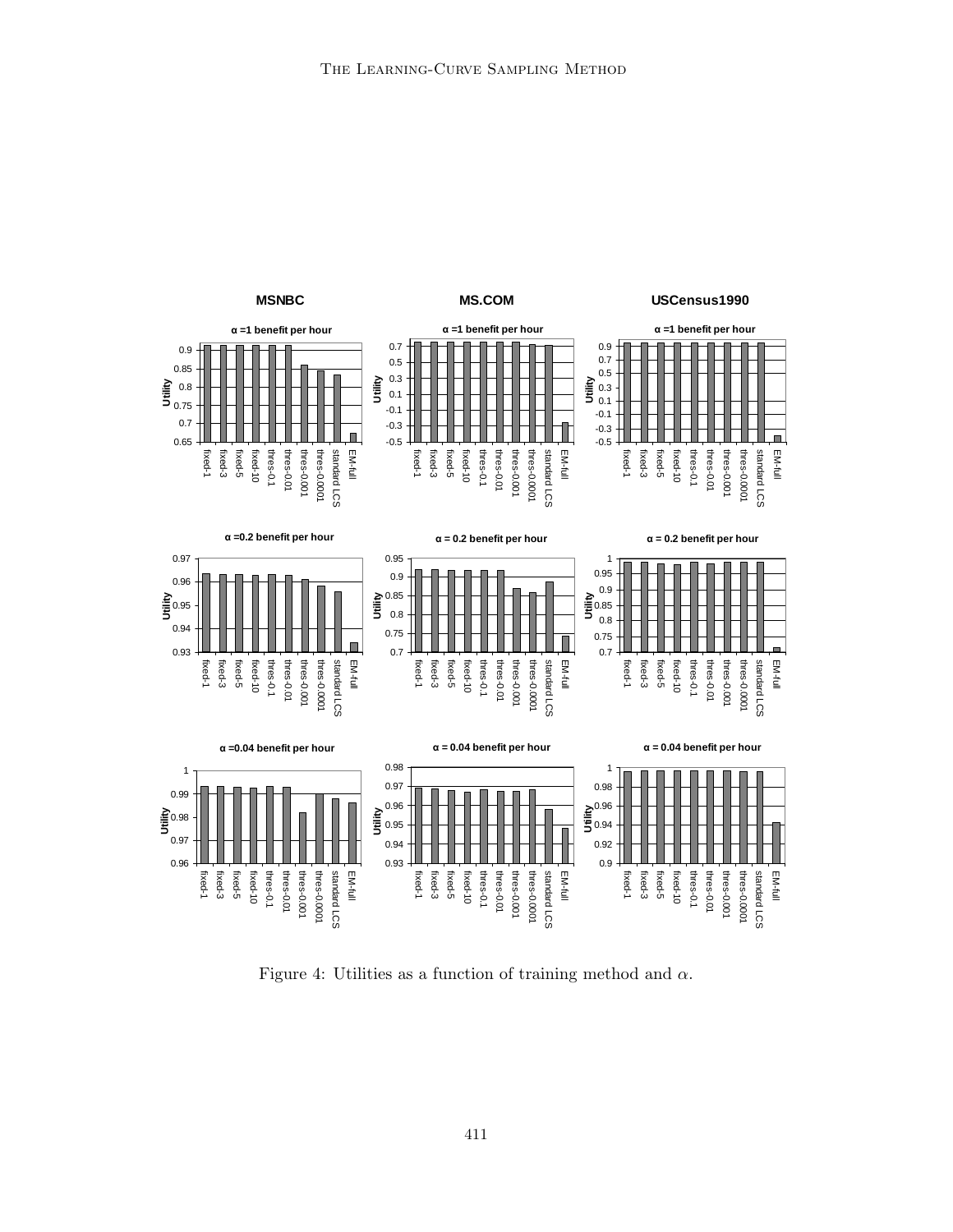These results help us discriminate the performance of the abbreviated methods. In all cases but one, fixed-1 does best. In particular, this abbreviated training method usually chooses the same sample size as the other training methods, but has the advantage of running the fastest. This speedup is demonstrated by the lowoverhead ratio for the fixed-1 method. In addition, the speedup factors are dramatic. For larger values of  $\alpha$ , the run times of the fixed-1 learning-curve sampling method are an order-of-magnitude smaller than that for EM run on the full data sets.

Note that the values for  $N_{lc}$  increase as the stopping threshold  $\alpha$  decreases. This is expected as  $\alpha$  corresponds to the relative importance of benefit to cost. Also note that the speedup factor increases with the size of the data set. Naturally, when the learning-curve sampling methods choose smaller sample size it leads to large speedup factors. For instance, on the USCensus1990 data set the speedup factor for an  $\alpha = 1$  benefit per hour, the speedup factor is 25. For massive data sets, speedups can be arbitrarily large. This is especially true for larger data sets where the data set cannot fit into random access memory.

In addition to the results described above, we evaluated the sensitivity of our results to the choice of data sequence. In particular, we evaluated all methods using  $\alpha = 1, 0.2, 0.04$ benefit per hour on ten different data sequences randomly generated from the MS.COM data set. In all runs except for three runs at  $\alpha = 0.04$  benefit per hour, Standard LCS yielded higher utilities than full-EM. Also, in all runs, fixed-1 yielded higher utilities than both Standard LCS and full-EM. Furthermore, in all but one run, fixed-1 yielded the highest utilities among abbreviated methods.

Finally, let us evaluate our approximations for expected values described in Equations 4, 6, 8, 9, 11, and 12. To do so, we can compare the sample sizes  $(N_{lc})$  chosen by our algorithm, to the sample sizes  $(N_{\text{oracle}})$  chosen by the same algorithm but where the future benefits and costs are known with certainty. Differences between these sample sizes reflect the quality of our approximations. Table 4 shows this comparison. As seen in the table, the largest differences in sample size correspond to differences of two stages. In addition,  $N_{\text{oracle}} \leq N_{lc}$  in all experimental conditions, providing evidence for the conservative nature of the approximations.

#### **7. Related Work**

In this section, we discuss related work on choosing the number of samples when applying a learning method.

Domingos & Hulten (2001) describe a method called *VFKM* that chooses a sample size for K-means clustering. The sample sizes they consider are adaptively chosen using Hoeffding bounds on the accuracy of the output of K-means as a function of sample size.

John & Langley (1996) describe a method called *dynamic sampling* in which they consider a sequence of data sets whose sizes increase by a fixed increment. Their method, which they apply to classification problems, stops at data set  $D_i$  if  $acc(D) - acc(D_i) > \epsilon$  where  $acc(D)$  is an estimate of the accuracy on the entire data set and  $acc(D_i)$  is the accuracy on the current data set. Their method estimates the quantity  $acc(D)$  by extrapolating the shape of the learning curve.

Provost et al. (1999) describe a method called *progressive sampling*, which they apply to classification problems. They consider a sequence of data sets whose sizes increase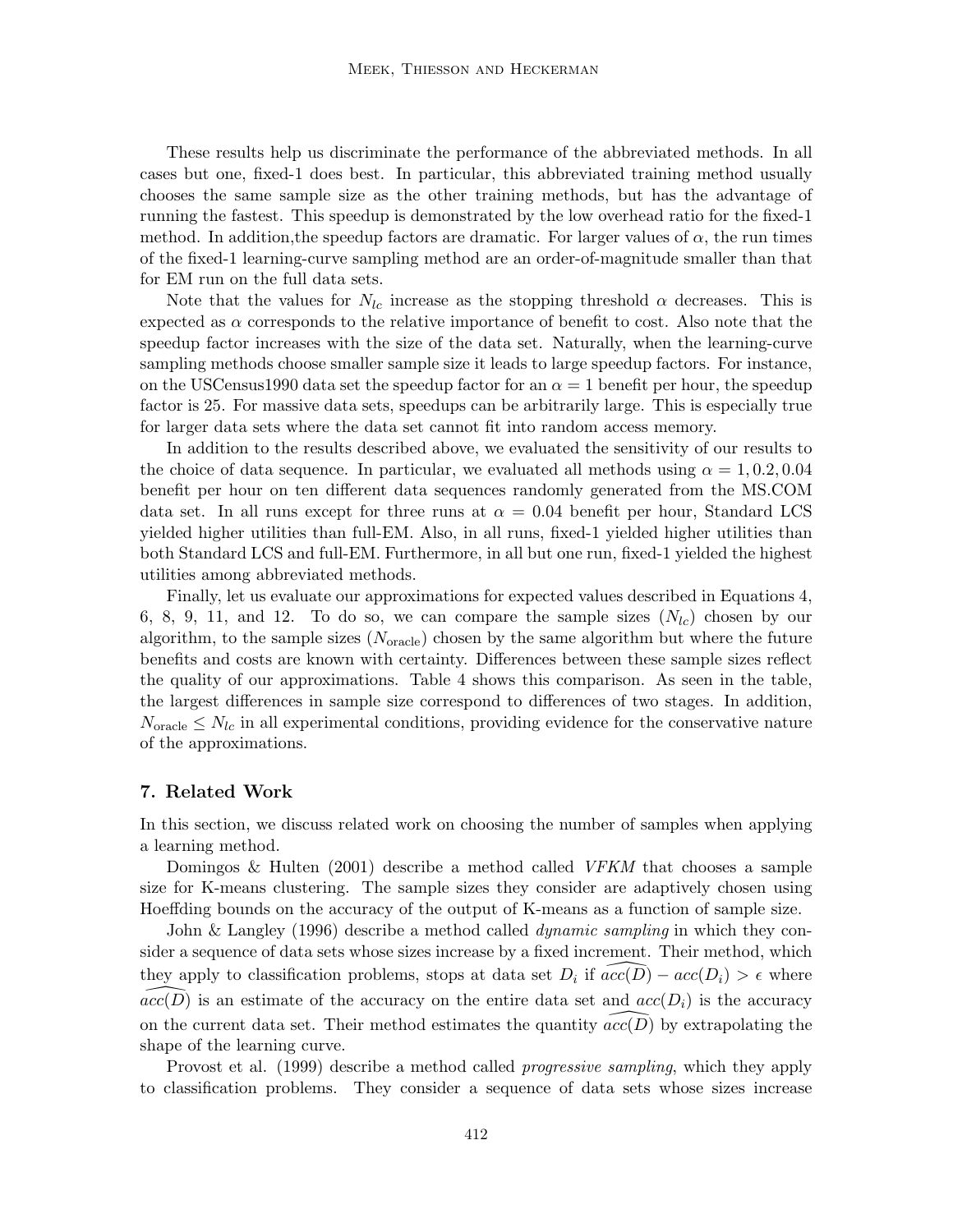| Table 1: Selected sample sizes $(N_{lc})$ , holdout scores, run times, utilities, speedups, and over- |
|-------------------------------------------------------------------------------------------------------|
| heads as a function of training method and stopping threshold $\alpha$ for the MSNBC                  |
| domain.                                                                                               |
| MSNBC -                                                                                               |

|                 | $\alpha = 1$ benefit per hour |             |                                  |             |          |          |  |
|-----------------|-------------------------------|-------------|----------------------------------|-------------|----------|----------|--|
| Training        | $N_{lc}$                      | Benefit     | Run time                         | Utility     | Speedup  | Overhead |  |
| method          |                               |             | (hours)                          |             | factor   | ratio    |  |
| $fixed-1$       | 80000                         | 0.978       | 0.063                            | 0.915       | 5.12     | 1.65     |  |
| fixed-3         | 80000                         | $\rm 0.978$ | 0.063                            | 0.915       | 5.12     | 1.65     |  |
| fixed-5         | 80000                         | 0.978       | 0.063                            | 0.915       | 5.12     | 1.65     |  |
| $fixed-10$      | 80000                         | $0.978\,$   | $\,0.063\,$                      | 0.915       | $5.12\,$ | $1.65\,$ |  |
| $thres-0.1$     | 80000                         | 0.978       | 0.063                            | 0.915       | 5.12     | 1.65     |  |
| $thres-0.01$    | 80000                         | 0.978       | $\,0.063\,$                      | $\,0.915\,$ | 5.12     | 1.65     |  |
| $thres-0.001$   | 160000                        | 0.987       | 0.128                            | 0.859       | 2.53     | 1.41     |  |
| $thres-0.0001$  | 160000                        | 0.987       | 0.142                            | 0.845       | 2.29     | 1.56     |  |
| standard LCS    | 160000                        | 0.987       | 0.155                            | 0.833       | 2.10     | 1.70     |  |
| EM-full         | 587971                        | 1.000       | 0.325                            | 0.675       | 1.00     | 1.00     |  |
|                 |                               |             | $\alpha = 0.2$ benefit per hour  |             |          |          |  |
| Training        | $N_{lc}$                      | Benefit     | Run time                         | Utility     | Speedup  | Overhead |  |
| method          |                               |             | (hours)                          |             | factor   | ratio    |  |
| fixed-1         | 160000                        | 0.987       | 0.117                            | 0.963       | 2.79     | 1.28     |  |
| $fixed-3$       | 160000                        | 0.987       | 0.117                            | 0.963       | 2.76     | 1.29     |  |
| fixed-5         | 160000                        | 0.987       | 0.118                            | 0.963       | 2.75     | 1.30     |  |
| $fixed-10$      | 160000                        | 0.987       | 0.120                            | 0.963       | 2.70     | 1.32     |  |
| $thres-0.1$     | 160000                        | 0.987       | 0.117                            | 0.963       | 2.77     | 1.29     |  |
| $thres-0.01$    | 160000                        | 0.987       | 0.119                            | 0.963       | 2.72     | 1.31     |  |
| $thres-0.001$   | 160000                        | 0.987       | 0.128                            | 0.961       | $2.53\,$ | 1.41     |  |
| thres- $0.0001$ | 160000                        | 0.987       | 0.142                            | 0.958       | 2.29     | $1.56\,$ |  |
| Standard LCS    | 160000                        | 0.987       | 0.155                            | 0.956       | 2.10     | 1.70     |  |
| EM-full         | 587971                        | 1.000       | 0.325                            | 0.934       | 1.00     | 1.00     |  |
|                 |                               |             | $\alpha = 0.04$ benefit per hour |             |          |          |  |
| Training        | $N_{lc}$                      | Benefit     | Run time                         | Utility     | Speedup  | Overhead |  |
| method          |                               |             | (hours)                          |             | factor   | ratio    |  |
| $fixed-1$       | 320000                        | 1.001       | 0.188                            | 0.993       | 1.72     | 1.16     |  |
| $fixed-3$       | 320000                        | 1.001       | 0.191                            | 0.993       | 1.70     | 1.18     |  |
| $fixed-5$       | 320000                        | $1.001\,$   | $\,0.194\,$                      | 0.993       | 1.68     | 1.19     |  |
| $fixed-10$      | 320000                        | $1.001\,$   | 0.200                            | 0.993       | $1.62\,$ | $1.24\,$ |  |
| $thres-0.1$     | 320000                        | 1.001       | 0.191                            | 0.993       | 1.70     | 1.18     |  |
| $thres-0.01$    | 320000                        | 1.001       | 0.196                            | 0.993       | 1.65     | 1.21     |  |
| thres- $0.001$  | 160000                        | 0.987       | 0.128                            | 0.982       | 2.53     | 1.41     |  |
| $thres-0.0001$  | 320000                        | 1.001       | 0.265                            | 0.990       | $1.22\,$ | 1.64     |  |
| standard LCS    | 320000                        | 1.001       | 0.317                            | 0.988       | 1.03     | 1.95     |  |
| EM-full         | 587971                        | 1.000       | 0.325                            | 0.986       | 1.00     | 1.00     |  |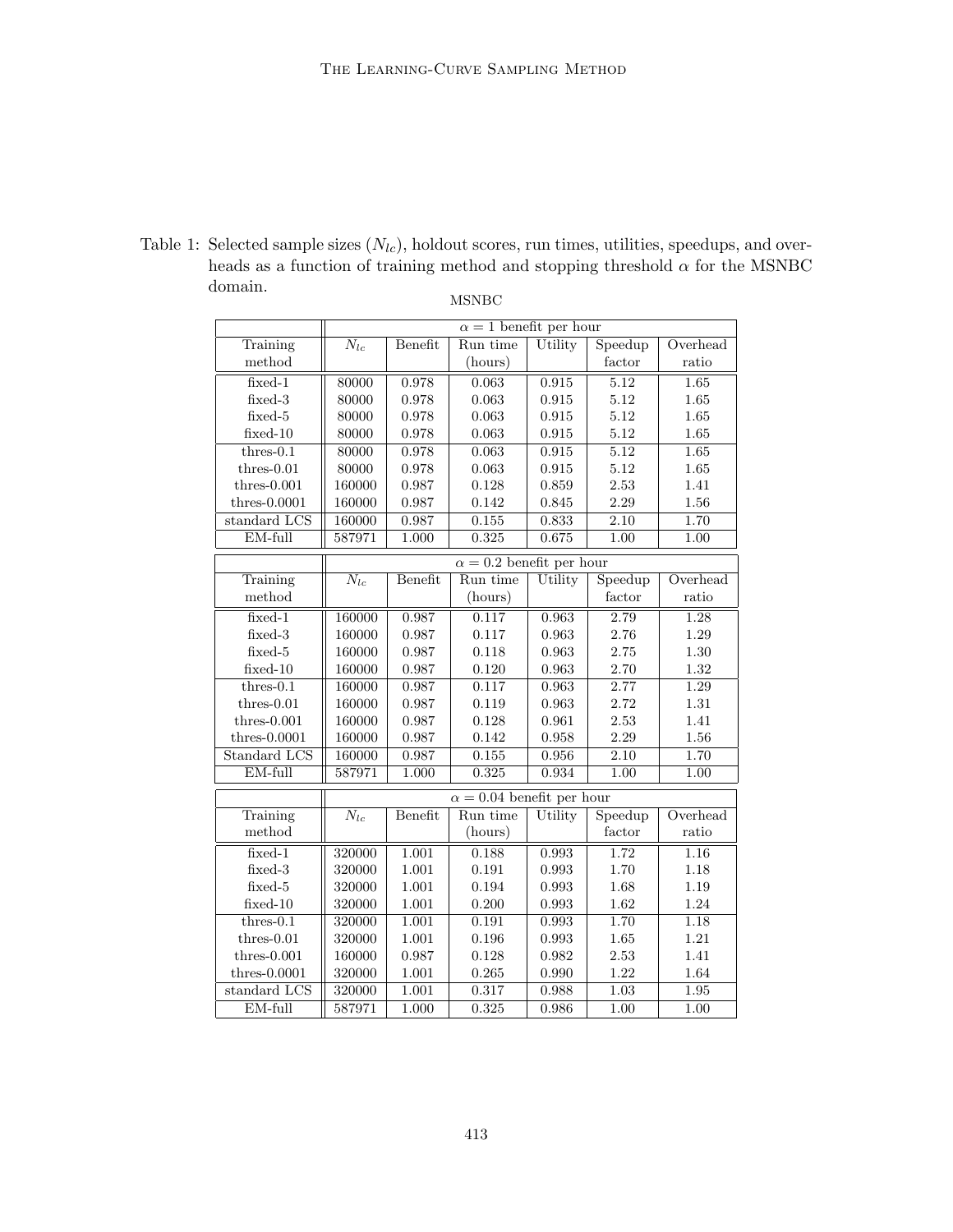| qomam.          |                               |                | MS.COM                           |          |          |                        |
|-----------------|-------------------------------|----------------|----------------------------------|----------|----------|------------------------|
|                 | $\alpha = 1$ benefit per hour |                |                                  |          |          |                        |
| Training        | $N_{lc}$                      | Benefit        | Run time                         | Utility  | Speedup  | Overhead               |
| method          |                               |                | (hours)                          |          | factor   | ratio                  |
| $fixed-1$       | 160000                        | 0.892          | 0.132                            | 0.760    | 9.54     | 1.28                   |
| fixed-3         | 160000                        | $\,0.892\,$    | 0.133                            | 0.760    | 9.50     | 1.28                   |
| fixed-5         | 160000                        | 0.892          | $0.134\,$                        | 0.759    | 9.43     | 1.29                   |
| $fixed-10$      | 160000                        | 0.892          | $0.135\,$                        | 0.757    | 9.33     | 1.31                   |
| $thres-0.1$     | 160000                        | 0.892          | 0.133                            | 0.759    | 9.46     | 1.29                   |
| $thres-0.01$    | 160000                        | 0.892          | $0.136\,$                        | 0.756    | 9.23     | 1.32                   |
| $thres-0.001$   | 160000                        | 0.892          | 0.143                            | 0.750    | 8.83     | 1.38                   |
| thres- $0.0001$ | 160000                        | 0.892          | 0.162                            | 0.730    | 7.76     | $1.57\,$               |
| standard LCS    | 160000                        | 0.892          | 0.185                            | 0.707    | 6.81     | 1.79                   |
| EM-full         | 1928877                       | 1.000          | 1.259                            | $-0.259$ | 1.00     | 1.00                   |
|                 |                               |                | $\alpha = 0.2$ benefit per hour  |          |          |                        |
| Training        | $N_{lc}$                      | <b>Benefit</b> | Run time                         | Utility  | Speedup  | Overhead               |
| method          |                               |                | (hours)                          |          | factor   | $\operatorname{ratio}$ |
| $fixed-1$       | 320000                        | 0.972          | 0.261                            | 0.919    | 4.82     | 1.13                   |
| fixed-3         | 320000                        | 0.972          | 0.263                            | 0.918    | 4.78     | 1.13                   |
| fixed-5         | 320000                        | 0.972          | 0.266                            | 0.918    | 4.74     | 1.15                   |
| $fixed-10$      | 320000                        | 0.972          | 0.271                            | 0.917    | 4.65     | 1.17                   |
| $thres-0.1$     | 320000                        | 0.972          | 0.265                            | 0.918    | 4.76     | 1.14                   |
| $thres-0.01$    | 320000                        | 0.972          | 0.271                            | 0.917    | 4.64     | 1.17                   |
| $thres-0.001$   | 640000                        | 0.997          | 0.625                            | 0.869    | 2.02     | 1.22                   |
| thres- $0.0001$ | 640000                        | 0.997          | 0.680                            | 0.858    | 1.85     | 1.33                   |
| standard LCS    | 320000                        | 0.972          | 0.417                            | 0.887    | 3.02     | 1.80                   |
| EM-full         | 1928877                       | 1.000          | 1.259                            | 0.743    | 1.00     | 1.00                   |
|                 |                               |                | $\alpha = 0.04$ benefit per hour |          |          |                        |
| Training        | $\overline{N_{lc}}$           | Benefit        | Run time                         | Utility  | Speedup  | Overhead               |
| method          |                               |                | (hours)                          |          | factor   | ratio                  |
| $fixed-1$       | 1280000                       | 1.000          | 0.744                            | 0.969    | 1.69     | 1.05                   |
| fixed-3         | 1280000                       | 1.000          | 0.754                            | 0.969    | 1.67     | 1.06                   |
| fixed-5         | 1280000                       | 1.000          | 0.765                            | 0.968    | $1.65\,$ | 1.08                   |
| $fixed-10$      | 1280000                       | 1.000          | 0.790                            | 0.967    | $1.59\,$ | 1.11                   |
| $thres-0.1$     | 1280000                       | 1.000          | 0.760                            | 0.968    | 1.66     | 1.07                   |
| $thres-0.01$    | 1280000                       | 1.000          | 0.783                            | 0.967    | 1.61     | 1.10                   |
| $thres-0.001$   | 1280000                       | 1.000          | 0.787                            | 0.967    | 1.60     | 1.11                   |
| $thres-0.0001$  | 640000                        | 0.997          | 0.680                            | 0.968    | 1.85     | 1.33                   |
| standard LCS    | 640000                        | 0.997          | 0.928                            | 0.958    | 1.36     | 1.82                   |
| $EM$ -full      | 1928877                       | 1.000          | 1.259                            | 0.948    | 1.00     | 1.00                   |

Table 2: Selected sample sizes  $(N_{lc})$ , holdout scores, run times, utilities, speedups, and overheads as a function of training method and stopping threshold  $\alpha$  for the MS.COM domain domain. MS.COM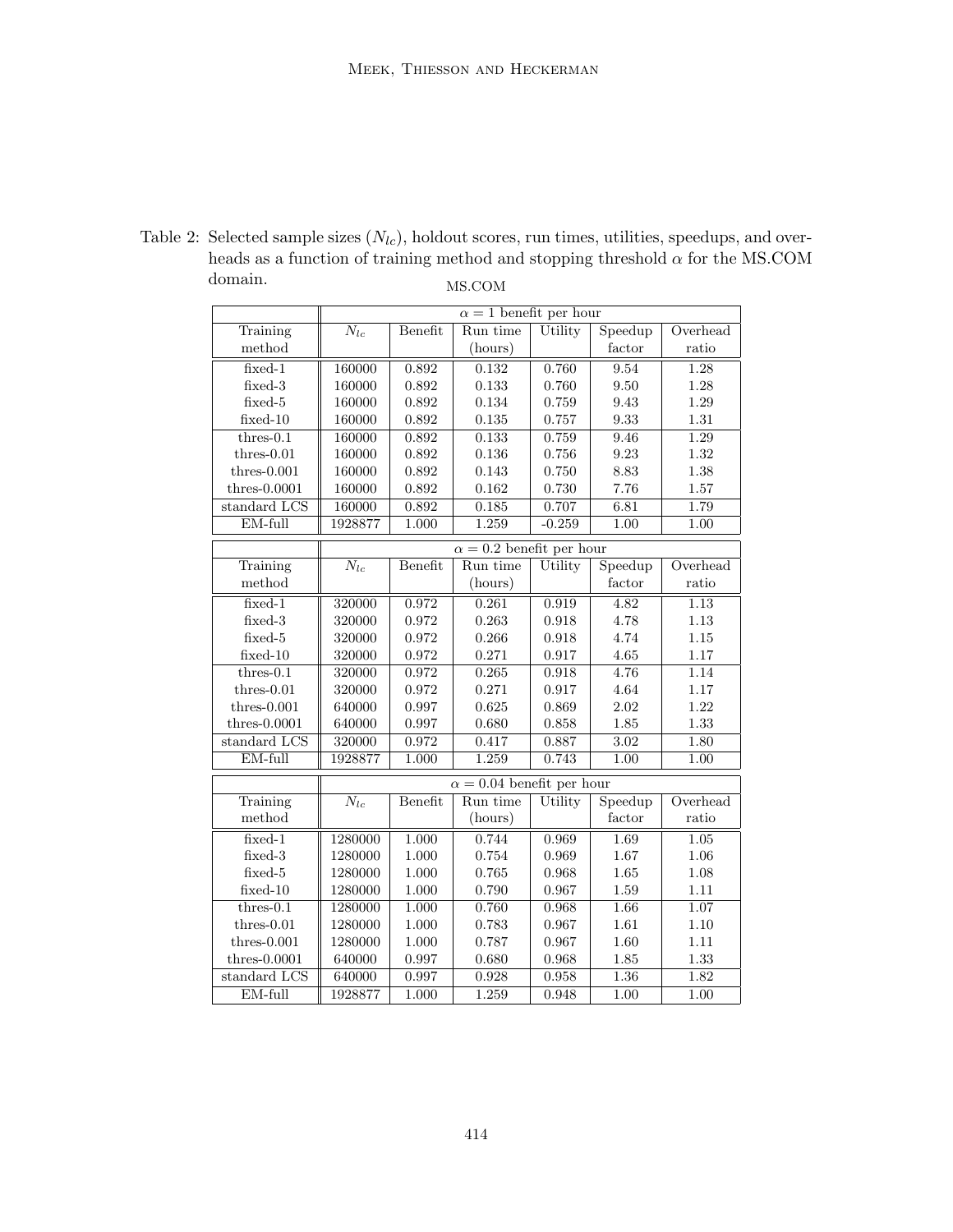|                 | $\alpha = 1$ benefit per hour |         |                                  |          |           |          |
|-----------------|-------------------------------|---------|----------------------------------|----------|-----------|----------|
| Training        | $N_{lc}$                      | Benefit | Run time                         | Utility  | Speedup   | Overhead |
| method          |                               |         | (hours)                          |          | factor    | ratio    |
| $fixed-1$       | 80000                         | 0.998   | 0.056                            | 0.942    | 25.05     | 1.43     |
| fixed-3         | 80000                         | 0.998   | 0.056                            | 0.942    | 25.05     | 1.43     |
| fixed-5         | 80000                         | 0.998   | 0.056                            | 0.942    | 25.05     | 1.43     |
| $fixed-10$      | 80000                         | 0.998   | 0.056                            | 0.942    | 25.05     | 1.43     |
| $thres-0.1$     | 80000                         | 0.998   | 0.056                            | 0.942    | 25.05     | 1.43     |
| $thres-0.01$    | 80000                         | 0.998   | 0.056                            | 0.942    | 25.05     | 1.43     |
| $thres-0.001$   | 80000                         | 0.998   | $0.056\,$                        | 0.942    | $25.05\,$ | 1.43     |
| thres- $0.0001$ | 80000                         | 0.998   | $0.056\,$                        | 0.942    | 25.05     | 1.43     |
| standard LCS    | 80000                         | 0.998   | 0.056                            | 0.942    | 25.05     | 1.43     |
| EM-full         | 2448248                       | 1.000   | 1.403                            | $-0.403$ | 1.00      | 1.00     |
|                 |                               |         | $\alpha = 0.2$ benefit per hour  |          |           |          |
| Training        | $N_{lc}$                      | Benefit | Run time                         | Utility  | Speedup   | Overhead |
| method          |                               |         | (hours)                          |          | factor    | ratio    |
| $fixed-1$       | 80000                         | 0.998   | 0.056                            | 0.987    | 25.20     | 1.42     |
| fixed-3         | 80000                         | 0.998   | 0.056                            | 0.987    | 25.09     | 1.43     |
| fixed-5         | 160000                        | 1.001   | 0.094                            | 0.980    | 14.85     | 1.32     |
| $fixed-10$      | 160000                        | 1.001   | $0.101\,$                        | 0.980    | 13.93     | 1.41     |
| $thres-0.1$     | 80000                         | 0.998   | 0.056                            | 0.987    | 24.94     | 1.43     |
| $thres-0.01$    | 160000                        | 1.001   | 0.096                            | 0.981    | 14.62     | 1.34     |
| $thres-0.001$   | 80000                         | 0.998   | 0.057                            | 0.987    | 24.78     | 1.44     |
| thres- $0.0001$ | 80000                         | 0.998   | $0.056\,$                        | 0.987    | 25.12     | 1.43     |
| standard LCS    | 80000                         | 0.998   | 0.056                            | 0.987    | 25.19     | 1.42     |
| EM-full         | 2448248                       | 1.000   | 1.403                            | 0.714    | 1.00      | 1.00     |
|                 |                               |         | $\alpha = 0.04$ benefit per hour |          |           |          |
| Training        | $N_{lc}$                      | Benefit | Run time                         | Utility  | Speedup   | Overhead |
| method          |                               |         | (hours)                          |          | factor    | ratio    |
| $fixed-1$       | 80000                         | 0.998   | 0.056                            | 0.996    | 25.05     | 1.43     |
| fixed-3         | 160000                        | 1.001   | 0.092                            | 0.997    | 15.25     | 1.29     |
| fixed-5         | 160000                        | 1.001   | 0.094                            | 0.997    | 14.85     | 1.32     |
| $fixed-10$      | 160000                        | 1.001   | $0.101\,$                        | 0.997    | 13.93     | 1.41     |
| $thres-0.1$     | 160000                        | 1.001   | 0.093                            | 0.997    | 15.01     | 1.31     |
| $thres-0.01$    | 160000                        | 1.001   | 0.096                            | 0.997    | 14.62     | 1.34     |
| $thres-0.001$   | 160000                        | 1.001   | 0.104                            | 0.996    | 13.46     | 1.46     |
| $thres-0.0001$  | 80000                         | 0.998   | 0.056                            | 0.996    | 25.05     | 1.43     |
| standard LCS    | 80000                         | 0.998   | 0.056                            | 0.996    | 25.05     | 1.43     |
| EM-full         | 2448248                       | 1.000   | 1.403                            | 0.942    | 1.00      | 1.00     |

Table 3: Selected sample sizes  $(N_{lc})$ , holdout scores, run times, utilities, speedups, and overheads as a function of training method and stopping threshold  $\alpha$  for the US-Census1990 domain. USCensus1990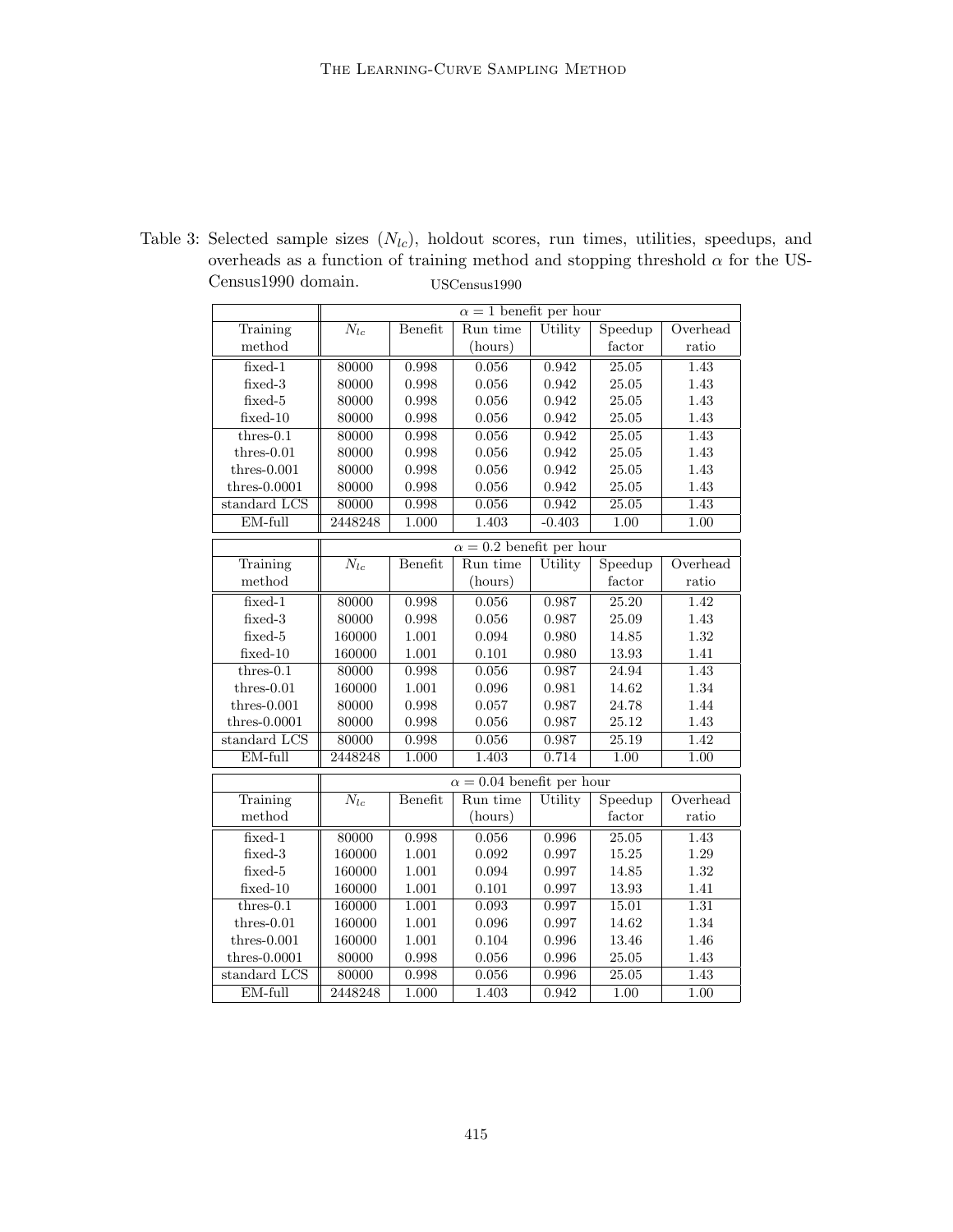Table 4: Sample sizes  $(N_{lc})$  selected by learning-curve sampling methods and sample sizes  $(N_{\rm oracle})$  selected by these methods when given the true incremental benefit and cost at each stage.

## MSNBC

|                 |          | $\alpha = 1$ benefit per hour |          | $\alpha = 0.2$ benefit per hour | $\alpha = 0.04$ benefit per hour |                       |
|-----------------|----------|-------------------------------|----------|---------------------------------|----------------------------------|-----------------------|
| Training method | $N_{lc}$ | $N_{\mathrm{oracle}}$         | $N_{lc}$ | $N_{\mathrm{oracle}}$           | $N_{lc}$                         | $N_{\mathrm{oracle}}$ |
| $fixed-1$       | 80000    | 80000                         | 160000   | 8000                            | 320000                           | 320000                |
| $fixed-3$       | 80000    | 80000                         | 160000   | 8000                            | 320000                           | 320000                |
| $fixed-5$       | 80000    | 80000                         | 160000   | 8000                            | 320000                           | 320000                |
| $fixed-10$      | 80000    | 80000                         | 160000   | 8000                            | 320000                           | 320000                |
| $thres-0.1$     | 80000    | 80000                         | 160000   | 8000                            | 320000                           | 320000                |
| $thres-0.01$    | 80000    | 80000                         | 160000   | 8000                            | 320000                           | 320000                |
| $thres-0.001$   | 160000   | 80000                         | 160000   | 8000                            | 160000                           | 320000                |
| thres- $0.0001$ | 160000   | 80000                         | 160000   | 8000                            | 320000                           | 320000                |
| standard LCS    | 160000   | 80000                         | 160000   | 8000                            | 320000                           | 320000                |

#### MS.COM

|                 | $\alpha = 1$ benefit per hour |                       | $\alpha = 0.2$ benefit per hour |                       | $\alpha = 0.04$ benefit per hour |                       |
|-----------------|-------------------------------|-----------------------|---------------------------------|-----------------------|----------------------------------|-----------------------|
| Training method | $N_{lc}$                      | $N_{\mathrm{oracle}}$ | $N_{lc}$                        | $N_{\mathrm{oracle}}$ | $N_{lc}$                         | $N_{\mathrm{oracle}}$ |
| $fixed-1$       | 160000                        | 160000                | 320000                          | 320000                | 1280000                          | 640000                |
| $fixed-3$       | 160000                        | 160000                | 320000                          | 320000                | 1280000                          | 640000                |
| $fixed-5$       | 160000                        | 160000                | 320000                          | 320000                | 1280000                          | 640000                |
| $fixed-10$      | 160000                        | 160000                | 320000                          | 320000                | 1280000                          | 640000                |
| $thres-0.1$     | 160000                        | 160000                | 320000                          | 320000                | 1280000                          | 640000                |
| $thres-0.01$    | 160000                        | 160000                | 320000                          | 320000                | 1280000                          | 640000                |
| $thres-0.001$   | 160000                        | 160000                | 640000                          | 320000                | 640000                           | 640000                |
| thres- $0.0001$ | 160000                        | 160000                | 640000                          | 320000                | 640000                           | 640000                |
| standard LCS    | 160000                        | 160000                | 320000                          | 320000                | 640000                           | 640000                |

## USCensus1990

|                 | $\alpha = 1$ benefit per hour |                       | $\alpha = 0.2$ benefit per hour |                       | $\alpha = 0.04$ benefit per hour |                       |
|-----------------|-------------------------------|-----------------------|---------------------------------|-----------------------|----------------------------------|-----------------------|
| Training method | $N_{lc}$                      | $N_{\mathrm{oracle}}$ | $N_{lc}$                        | $N_{\mathrm{oracle}}$ | $N_{lc}$                         | $N_{\mathrm{oracle}}$ |
| $fixed-1$       | 80000                         | 40000                 | 80000                           | 40000                 | 80000                            | 80000                 |
| $fixed-3$       | 80000                         | 40000                 | 80000                           | 40000                 | 160000                           | 80000                 |
| $fixed-5$       | 80000                         | 40000                 | 160000                          | 40000                 | 160000                           | 80000                 |
| $fixed-10$      | 80000                         | 40000                 | 160000                          | 40000                 | 160000                           | 80000                 |
| $thres-0.1$     | 80000                         | 40000                 | 80000                           | 40000                 | 160000                           | 80000                 |
| $thres-0.01$    | 80000                         | 40000                 | 160000                          | 40000                 | 160000                           | 80000                 |
| $thres-0.001$   | 80000                         | 40000                 | 80000                           | 40000                 | 160000                           | 80000                 |
| thres- $0.0001$ | 80000                         | 40000                 | 80000                           | 40000                 | 80000                            | 80000                 |
| standard LCS    | 80000                         | 40000                 | 80000                           | 40000                 | 80000                            | 80000                 |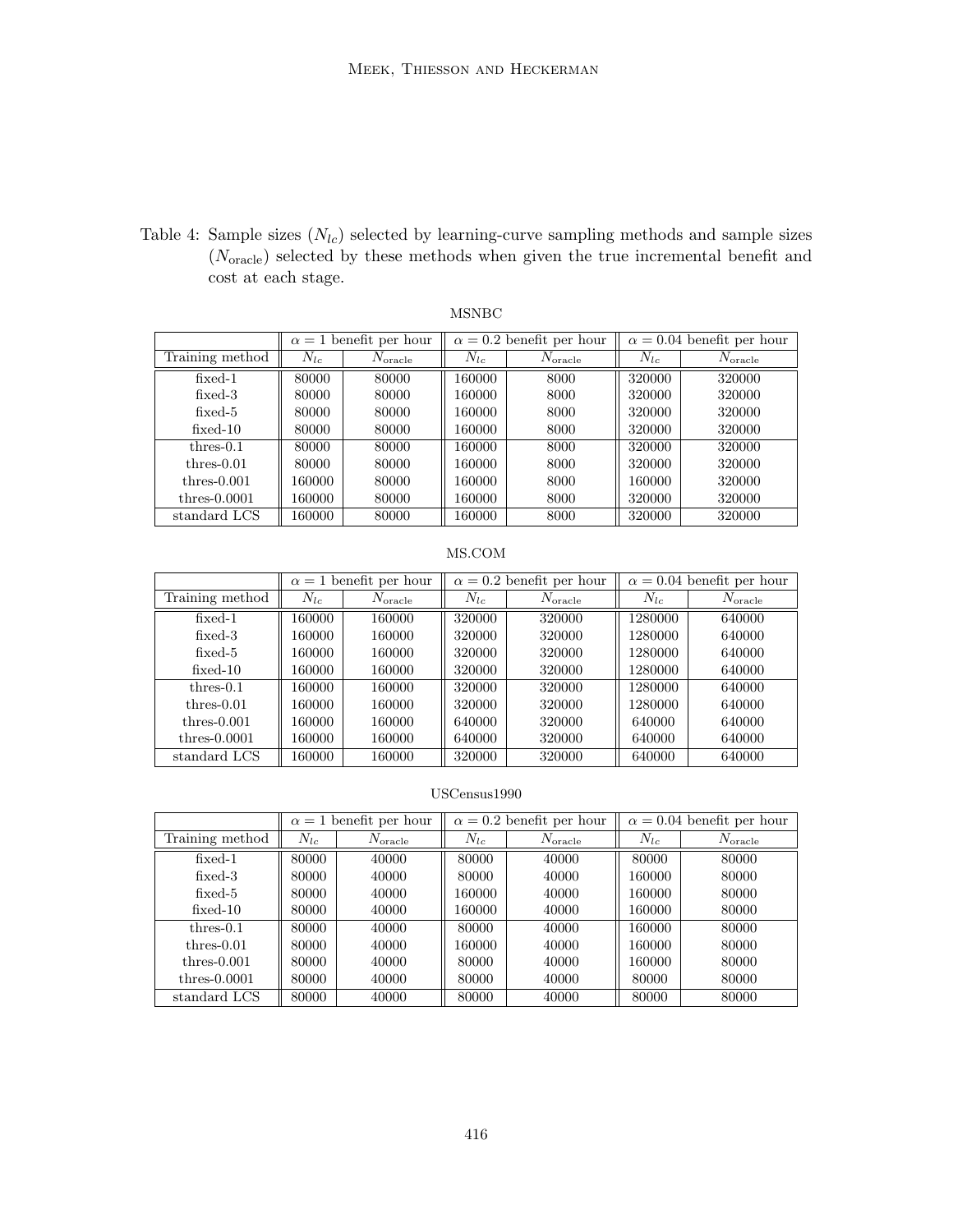geometrically, and stop at data set  $D_i$  with  $|D_i|$  cases if the slope of the learning curve at  $|D_i|$  is below some threshold  $\delta$ . The slope of the learning curve at a particular data set is determined by linear regression from a set of points in the neighborhood of  $|D_i|$ . As the authors indicate, this can lead to an accurate estimate of the slope of the learning curve but at a significant cost to the overall run-time. As mentioned in Section 5, the use of an abbreviated training method can significantly reduce this cost.

When viewed from a decision-theoretic perspective, the methods of Domingos & Hulten (2001) and John & Langley (1996) do not consider the costs of computation. Instead, they seek to achieve a result whose performance differs from that obtained using the full data set by at most a fixed amount. Thus, from our perspective, these algorithms may be performing too little or too much computation, depending on howeasy it is to obtain the performance guarantee. Also, whereas Provost et al. (1999) do consider a tradeoff, they consider one between benefit and sample size rather than between benefit and cost.

Finally, we note that we chose the name *learning-curve sampling method* because we felt that the name was more descriptive than either dynamic or progressive sampling. Both of these alternative names capture the notion that one is choosing larger and larger samples of examples, but fail to indicate the method by which these choices are being made.

### **8. Summary and Future Work**

Learning-curve sampling methods are a natural way to apply a learning algorithm to large data sets. In this paper, we have formalized the cost-benefit tradeoff in the learning-curve sampling method in terms of decision theory. In addition, we have applied the learning-curve sampling method to the task of model-based clustering, and have shown that the approach yields higher utilities—dramatically increasing computational efficiency while sacrificing little accuracy. Finally, we have shown of the use of one-step EM to identify sample size yields even higher utility.

There are many areas for future investigation. For example, one can consider (1) benefits and costs that are non-linear in model-score and run time, respectively, (2) methods for choosing the size of  $D_1$ , (3) and on-the-fly selection of sample size and training method. As another example, our methods can be extended to include the simultaneous selection of sample size and number of clusters. Here, an interesting challenge arises because the optimal number of clusters may increase with the size of the data set. Finally, our approach of using computationally efficient abbreviated training methods for determining the appropriate number of training cases can be—in principle—applied to various iterative training methods such as stochastic gradient descent and Newton-Raphson, and to alternative statistical models including classification/regression models and finite mixture models having components without the mutual independence assumption. The performance of our approach on these alternative training methods and model classes should be investigated.

#### **Acknowledgments**

We would like to thank Steven White for the MSNBC data set and Lolan Song for the MS.COM data set.